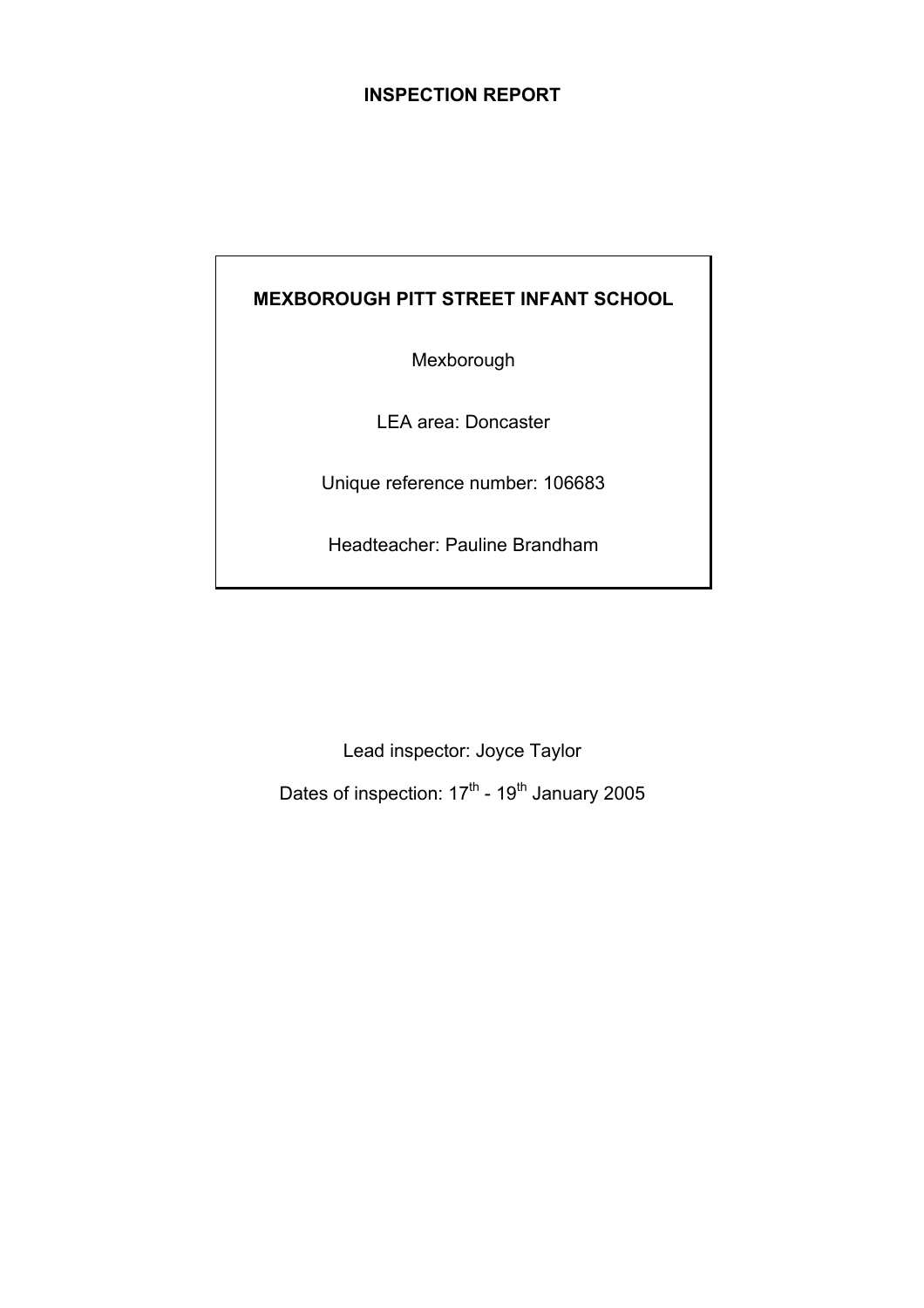## Inspection number: 267314

Inspection carried out under section 10 of the School Inspections Act 1996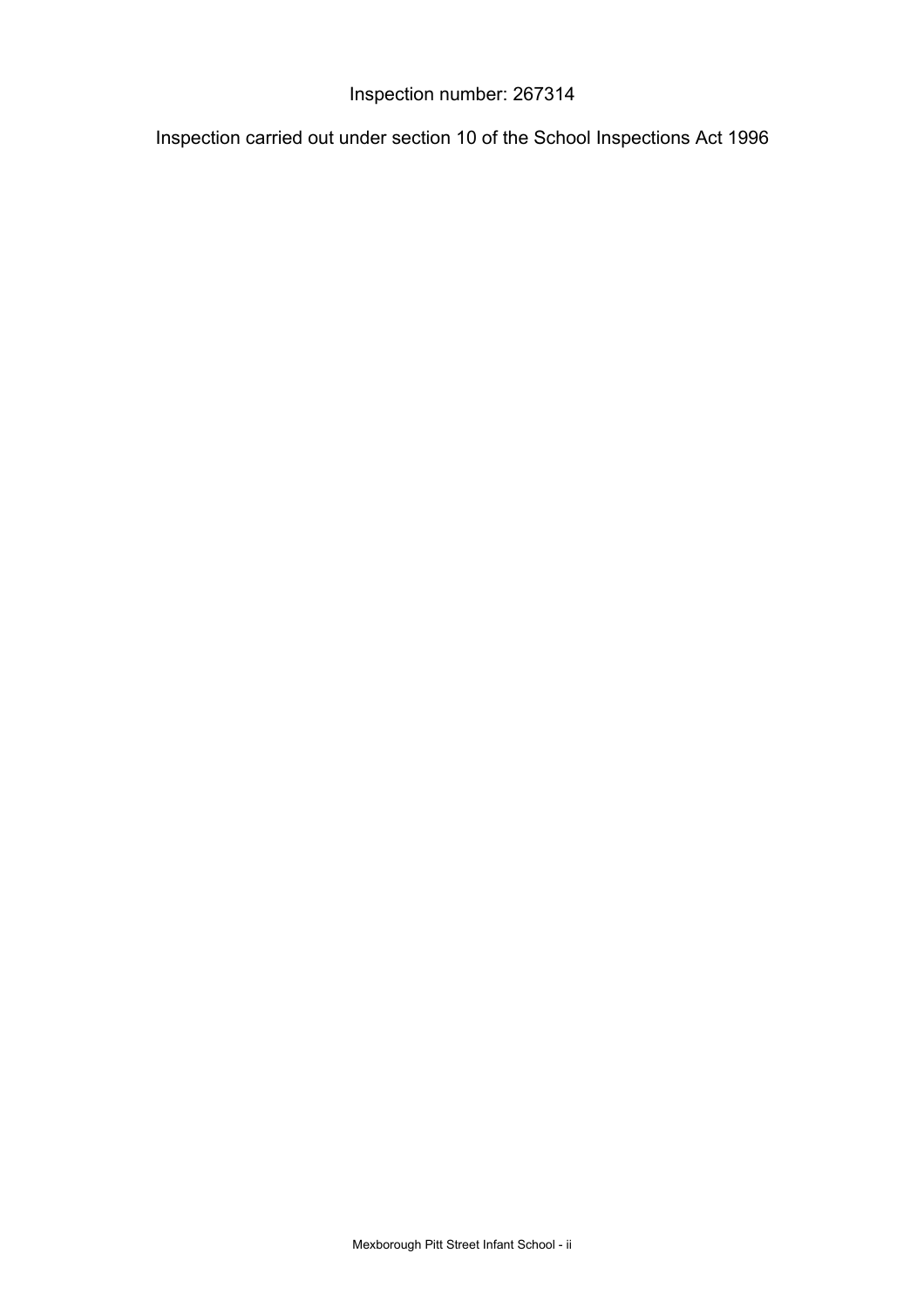© Crown copyright 2005

This report may be reproduced in whole or in part for non-commercial educational purposes, provided that all extracts quoted are reproduced verbatim without adaptation and on condition that the source and date thereof are stated.

Further copies of this report are obtainable from the school. Under the School Inspections Act 1996, the school must provide a copy of this report and/or its summary free of charge to certain categories of people. A charge not exceeding the full cost of reproduction may be made for any other copies supplied.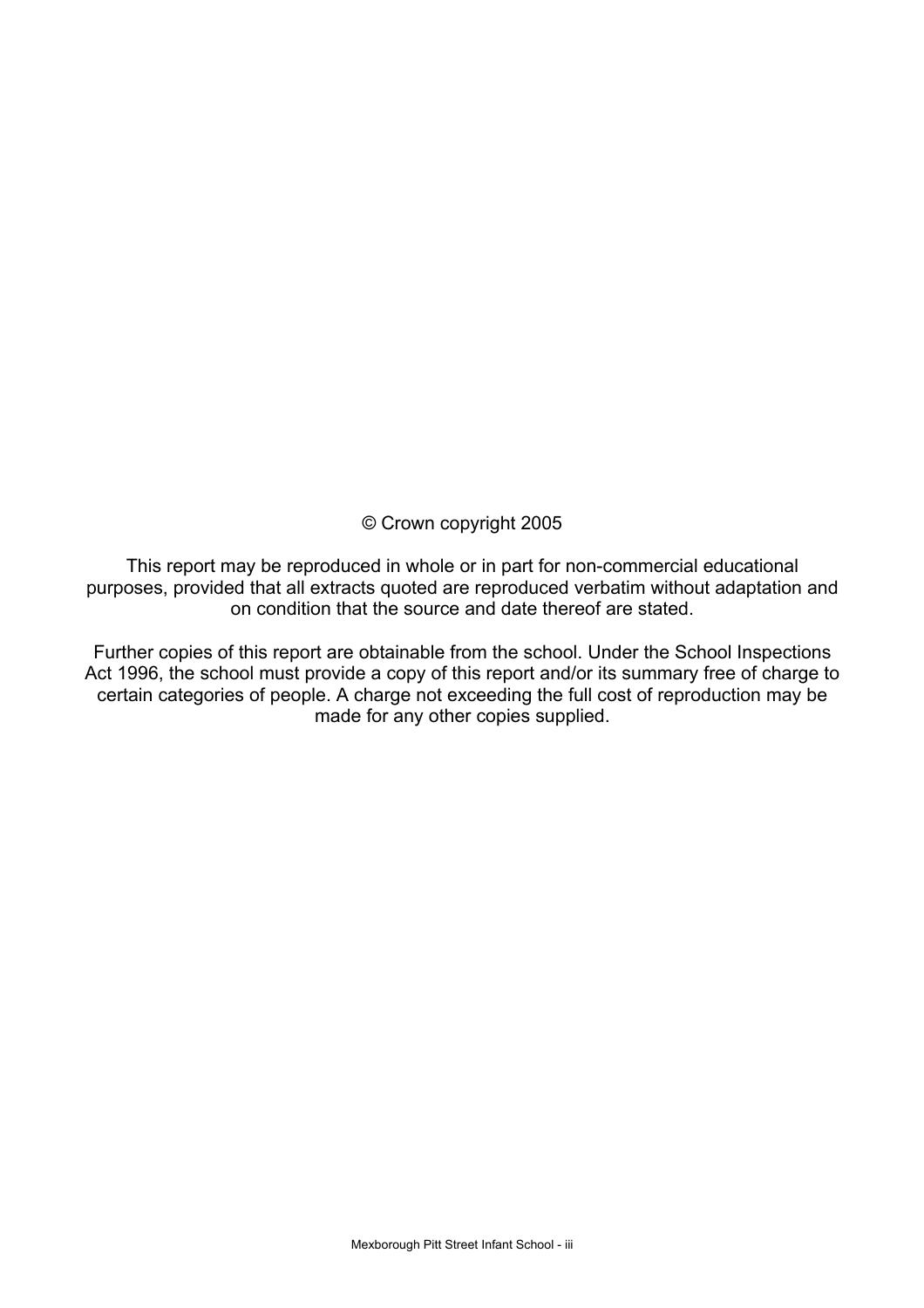### **INFORMATION ABOUT THE SCHOOL**

| Type of school:                              |    |       |           | Infant                                              |  |  |
|----------------------------------------------|----|-------|-----------|-----------------------------------------------------|--|--|
| School category:                             |    |       | Community |                                                     |  |  |
| Age range of pupils:                         |    |       |           | $3 - 7$ years                                       |  |  |
| Gender of pupils:                            |    |       |           | Mixed                                               |  |  |
| Number on roll:                              |    |       |           | 112                                                 |  |  |
| School address:                              |    |       |           | <b>Pitt Street</b><br>Mexborough<br>South Yorkshire |  |  |
| Postcode:                                    |    |       |           | <b>S64 0LT</b>                                      |  |  |
| Telephone number:                            |    |       |           | 01709 583271                                        |  |  |
| Fax number:                                  |    |       |           | 01709 578092                                        |  |  |
| Appropriate authority:<br>Name<br>governors: | οf | chair | оf        | The Governing Body<br>Councillor Edwin Simpson      |  |  |
| Date                                         | οf |       |           | previous April 1999                                 |  |  |

### **CHARACTERISTICS OF THE SCHOOL**

inspection:

The school is situated to the west of Doncaster and north east of Sheffield, with nearly all the pupils who attend coming from the surrounding area. Normally, few pupils come and go other than at the usual times of starting and leaving. They are taught in five single age classes in this small infant and nursery school. All the pupils are of white, British background and there are no pupils from homes where English is not the language mainly spoken. The area has a well below average proportion of adults with higher education, high unemployment conditions and a more than average proportion of children are entitled to free school meals. When pupils start at the school, most attain well below what is expected for their age in many areas of learning. Around six per cent of pupils are identified as having special educational need, which is less than average. One pupil has a statement of special educational needs, which is low given the number of pupils altogether. Most of the pupils receiving additional help have speech and communication or language difficulties. The school has close links with other local schools through the local cluster. The present headteacher has been in post for less than a year.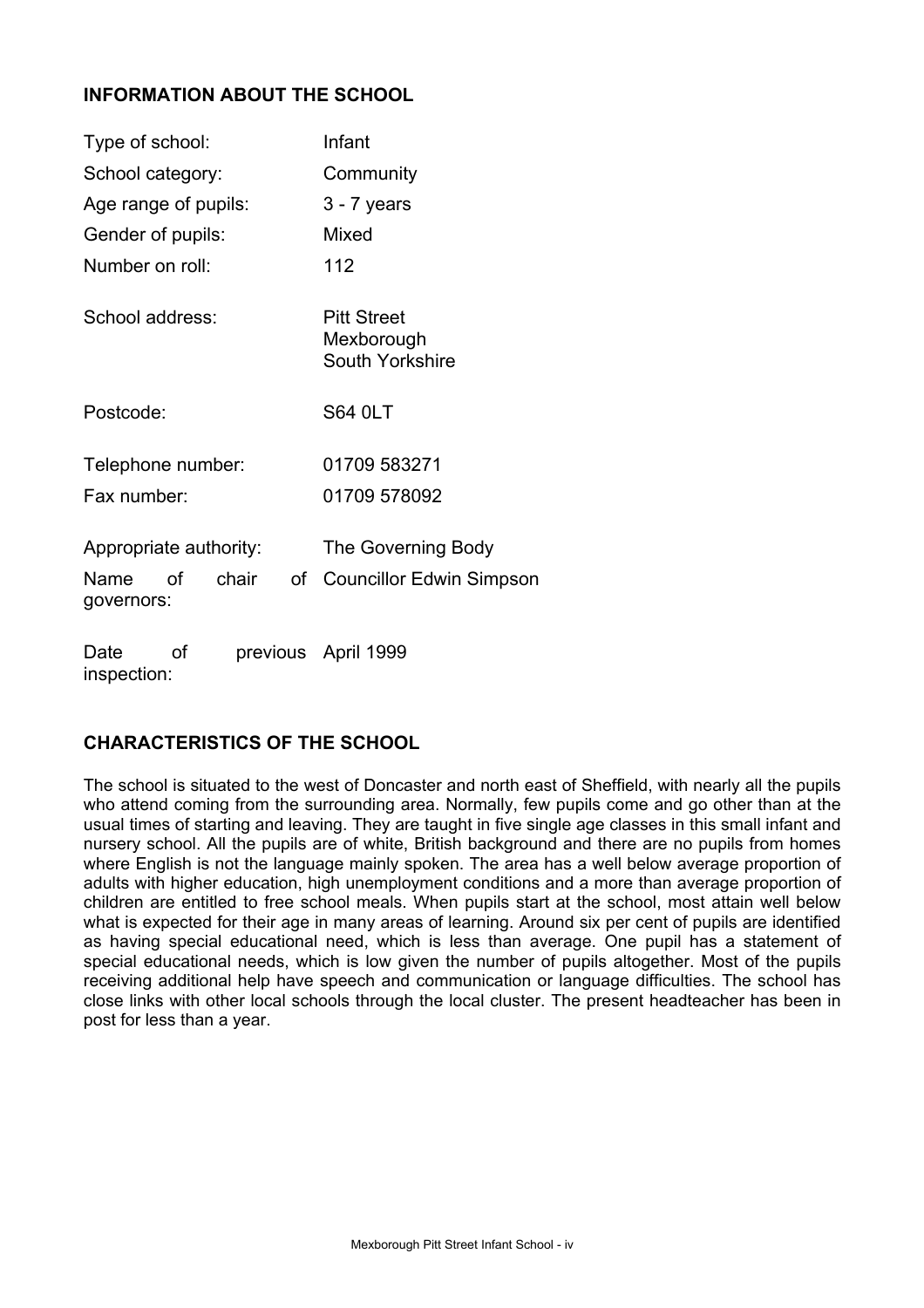### **INFORMATION ABOUT THE INSPECTION TEAM**

| Members of the inspection team |                |                | <b>Subject responsibilities</b>               |  |  |
|--------------------------------|----------------|----------------|-----------------------------------------------|--|--|
| 4275                           | Joyce Taylor   | Lead inspector | The Foundation Stage                          |  |  |
|                                |                |                | English<br>additional<br>as<br>an<br>language |  |  |
|                                |                |                | <b>Mathematics</b>                            |  |  |
|                                |                |                | Art and design                                |  |  |
|                                |                |                | Physical education                            |  |  |
| 13723                          | Jean Overend   | Lay inspector  |                                               |  |  |
| 4295                           | David Dodds    | Team inspector | Science                                       |  |  |
|                                |                |                | Information and communication<br>technology   |  |  |
|                                |                |                | Design and technology                         |  |  |
|                                |                |                | Religious education                           |  |  |
| 27337                          | Sylvia Oultram | Team inspector | Special educational needs                     |  |  |
|                                |                |                | English                                       |  |  |
|                                |                |                | Geography                                     |  |  |
|                                |                |                | History                                       |  |  |
|                                |                |                | <b>Music</b>                                  |  |  |

The inspection contractor was:

 CfBT Primary Associates Suite 13 West Lancs Technology Management Centre Moss Lane View **Skelmersdale**  Lancashire WN8 9TN

Any concerns or complaints about the inspection or the report should be made initially to the inspection contractor. The procedures are set out in the leaflet *'Complaining about Ofsted Inspections'*, which is available from Ofsted Publications Centre (telephone 07002 637833) or Ofsted's website (www.ofsted.gov.uk).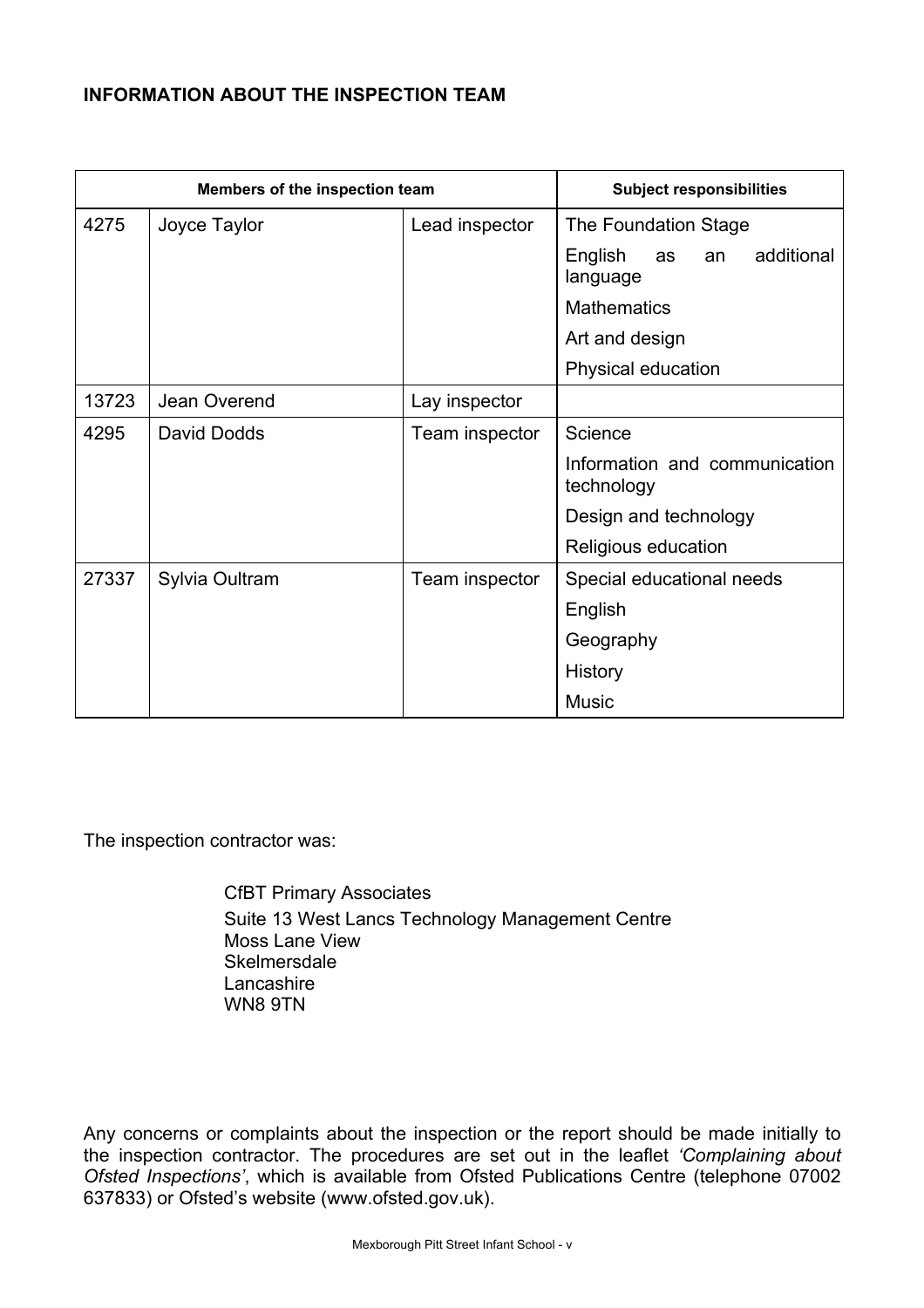## **REPORT CONTENTS**

|                                                                                     | Page |
|-------------------------------------------------------------------------------------|------|
| <b>PART A: SUMMARY OF THE REPORT</b>                                                | 1    |
|                                                                                     |      |
| <b>PART B: COMMENTARY ON THE MAIN INSPECTION FINDINGS</b>                           |      |
| <b>STANDARDS ACHIEVED BY PUPILS</b>                                                 | 3    |
| Standards achieved in areas of learning and subjects                                |      |
| Pupils' attitudes, values and other personal qualities                              |      |
| <b>QUALITY OF EDUCATION PROVIDED BY THE SCHOOL</b>                                  | 5    |
| Teaching and learning                                                               |      |
| The curriculum                                                                      |      |
| Care, guidance and support                                                          |      |
| Partnership with parents, other schools and the community                           |      |
| <b>LEADERSHIP AND MANAGEMENT</b>                                                    | 9    |
|                                                                                     |      |
| <b>PART C: THE QUALITY OF EDUCATION IN AREAS OF LEARNING</b><br><b>AND SUBJECTS</b> | 11   |
| AREAS OF LEARNING IN THE FOUNDATION STAGE                                           |      |

**SUBJECTS IN KEY STAGE 1**

#### **PART D: SUMMARY OF THE MAIN INSPECTION JUDGEMENTS 21**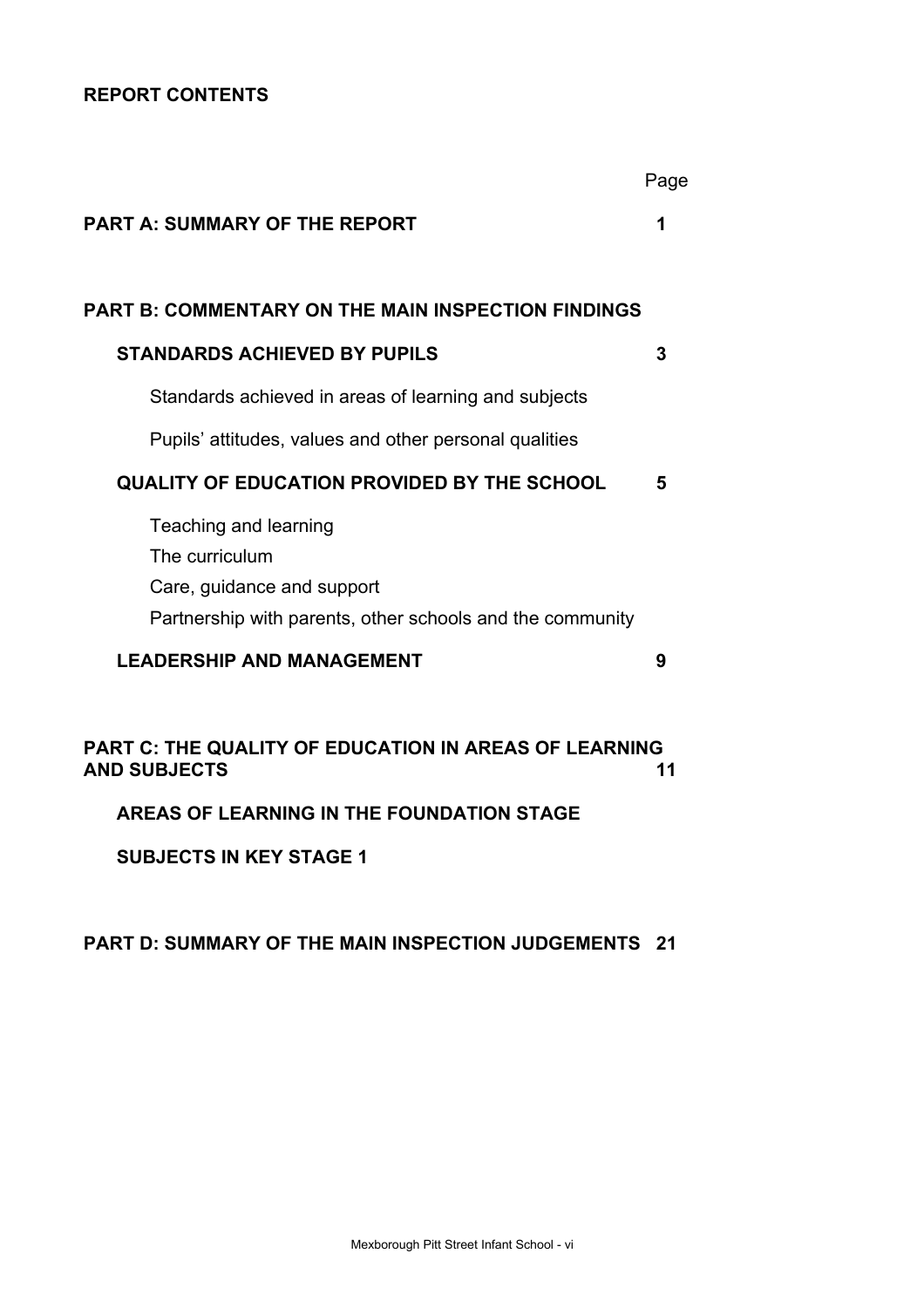# **PART A: SUMMARY OF THE REPORT**

### **OVERALL EVALUATION**

**This is a very good school.** It is successful at helping pupils reach high standards in their personal development. Children make fast progress in most subjects and reach standards that are average and often above. The very good teaching results in enthusiastic learning. The headteacher, in post for less than a year, is leading and managing the school very well. She is strongly supported by staff and governors. The school gives very good value for money.

The school's main strengths and weaknesses are:

- Pupils become exceptionally good writers;
- Standards in information and communication technology (ICT) are high;
- The headteacher has a very clear view of what needs to be done, makes sure developments are managed successfully and is ably supported by the whole school community;
- Very good teaching ensures learning is extremely effective and rigorous assessment monitors children's progress effectively;
- Children do not have enough experience of different British cultures;
- Not enough use is made of mathematics in other subjects.

Improvement since the last inspection in 1999 has been good. Other than a need to extend children's understanding of cultural diversity, all issues highlighted at that time have been dealt with. Other significant improvements include better standards in reading, writing, speaking and listening, mathematics, science and ICT. Provision for the nursery and reception children is more effective and children with special educational needs are very strongly supported. The leadership and management are very good. Relationships have improved and are excellent.

### **STANDARDS ACHIEVED**

| <b>Results in National</b><br>Curriculum tests at the end |      | similar schools |      |      |
|-----------------------------------------------------------|------|-----------------|------|------|
| of Year 2, compared with:                                 | 2002 | 2003            | 2004 | 2004 |
| reading                                                   |      |                 |      |      |
| writing                                                   |      | B               |      |      |
| mathematics                                               |      |                 |      |      |

*Key: A - well above average; B - above average; C - average; D - below average; E - well below average. Similar schools are those with similar percentages of pupils eligible for free school meals.* 

**Pupils achieve very well.** Standards reached in tests are usually average or better and reflect fairly the very good achievement. In the Foundation Stage, the children make very good progress and they achieve the goals that are expected by the end of reception. In writing, numeracy and personal development they exceed these goals. Children push forward particularly well in ICT to reach very high standards by the end of Year 2. In writing, their progress is very rapid. There has been slower achievement in reading and mathematics but newly introduced approaches and resources have remedied this. Most pupils, including those with special educational needs, work to the limits of their capabilities; more able pupils and those with particular gifts or talents are urged on at a fast pace and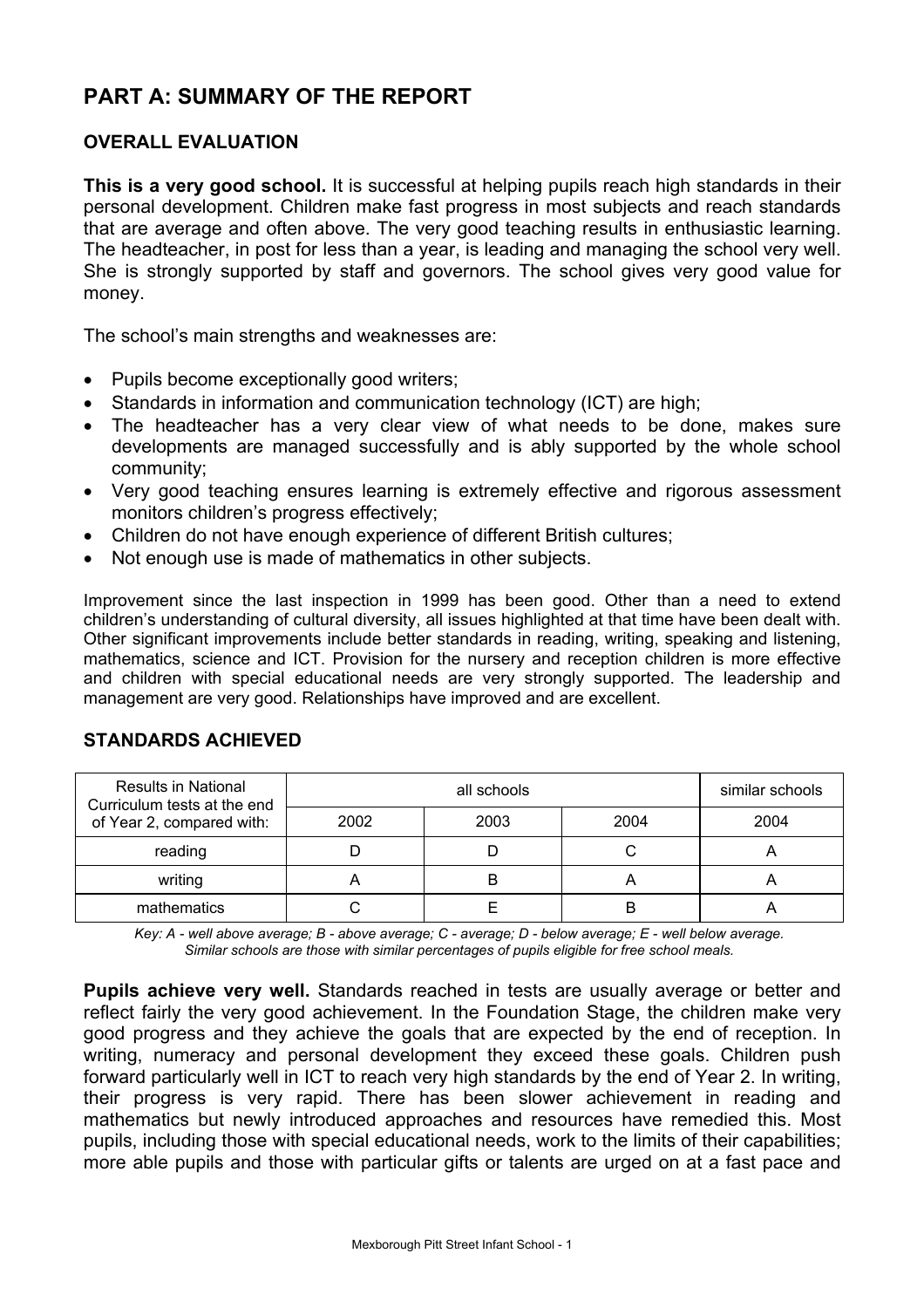achieve very well. By the time they leave, most pupils reach or exceed the national standards in English, mathematics, science and ICT.

**Pupils' personal qualities, including their spiritual, moral, social and cultural development, are very good.** They form extremely effective relationships with each other and help and care for one another in their work and play activities. Children enthusiastically take up and enjoy the opportunities for learning that the school offers and they behave very well. Their attendance has improved significantly and is now satisfactory; their punctuality is good. Their understanding of cultural diversity is underdeveloped. Children have little contact with those of cultures different from their own, although they eagerly learn about different faiths and are keen to help others who are in need, particularly in different countries.

### **QUALITY OF EDUCATION**

**The school provides a very good quality of education for its pupils. Teaching is very good.** Across the school there are extremely strong relationships between adults and pupils, which encourages pupils to work hard and do their best. Teachers use assessments extremely effectively to make sure they challenge children with work that stretches them. Tasks are interesting and discussed fully with the children, to make sure they know why these aspects of learning are important. The more able pupils extend skills and apply them to something different. Important reasons why pupils with special educational needs achieve well are the high quality of the support they are given by teaching assistants and the determination of all staff to ensure they make good progress.

The curriculum for nursery and reception children is rich, broad and relevant for the pupils. Staff have achieved a good balance of teacher led and child initiated activities in all areas of learning, apart from learning outside for the nursery children, where the accommodation restricts free access outside. For Years 1 and 2, the curriculum is varied and interesting and, as for the younger children, it is planned very well to ensure good coverage. Not enough use is made of mathematics across other subjects, but writing and ICT provide very good links between different branches of learning. Visits and visitors are used well to make learning real. There are satisfactory opportunities for pupils to take part in activities outside school time. Staff care for pupils very well and have their interests very much at heart. The school has good links with its parents and the local community.

### **LEADERSHIP AND MANAGEMENT**

**The leadership and management of the school are very good.** The headteacher has achieved much in less than a year and has improved provision that was already good. She has won the confidence of staff, parents and children. Team spirit is strong and staff are highly motivated to carry out new ideas. Management is very good. Senior teachers support others in implementing new policies and demonstrate, in their own work, the next important developments. The pupils' performance is closely checked and the systems for evaluating teaching and ensuring teacher development are high priorities. Governance is good. Many governors are new and, whilst they are still learning the ropes, they show a very strong commitment to the school and provide very good support. The governing body complies with all statutory requirements.

### **PARENTS' AND PUPILS' VIEWS OF THE SCHOOL**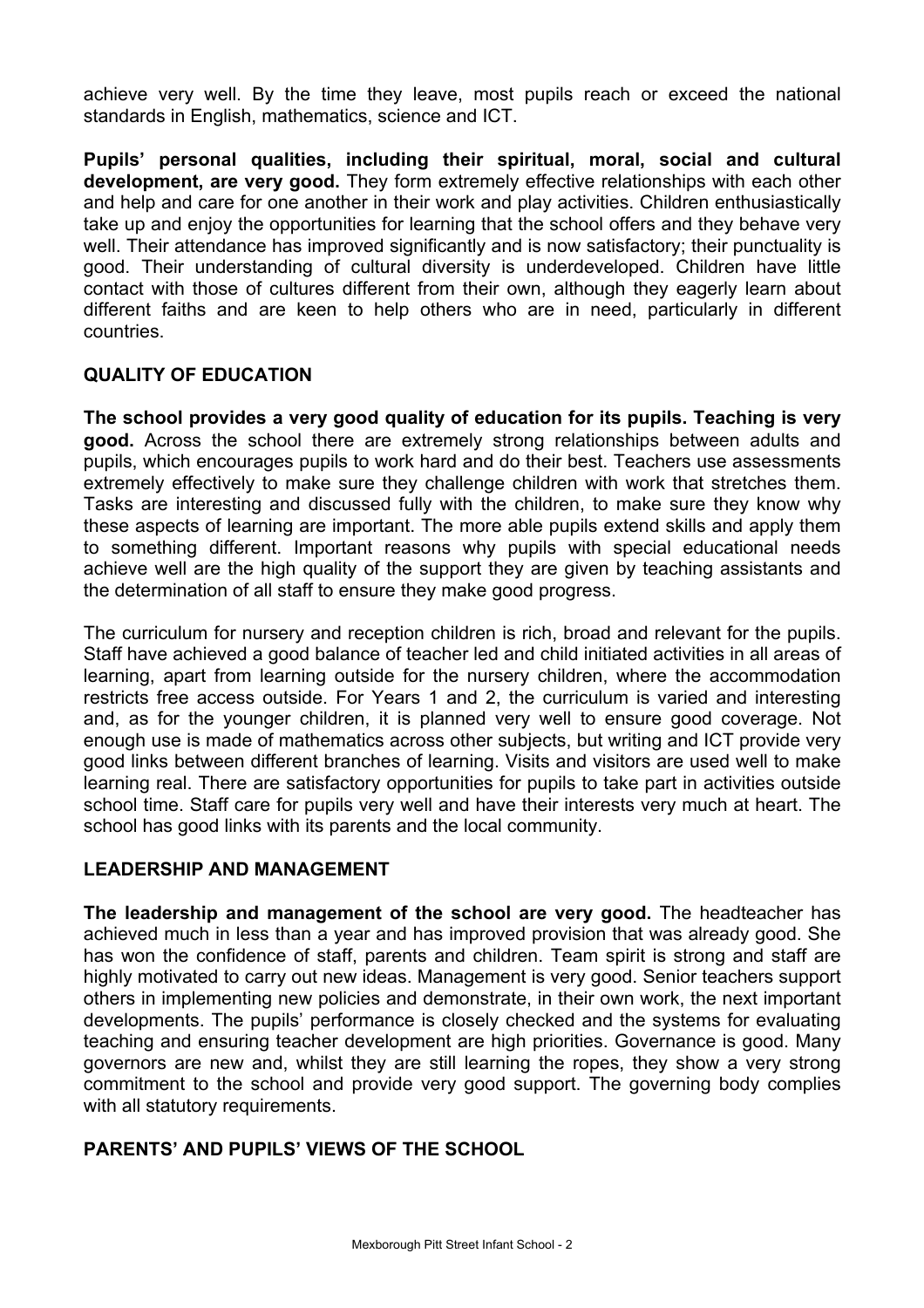The parents think very highly of the school and a strong bond has been formed with the new headteacher. They are exceptionally pleased with what the school does for their children. The pupils themselves feel very much at home, show confidence and thoroughly enjoy themselves.

### **IMPROVEMENTS NEEDED**

The most important things the school should do to improve are:

- Ensure the children extend their understanding of cultural diversity;
- Provide more opportunities for mathematics to be used across the other subjects.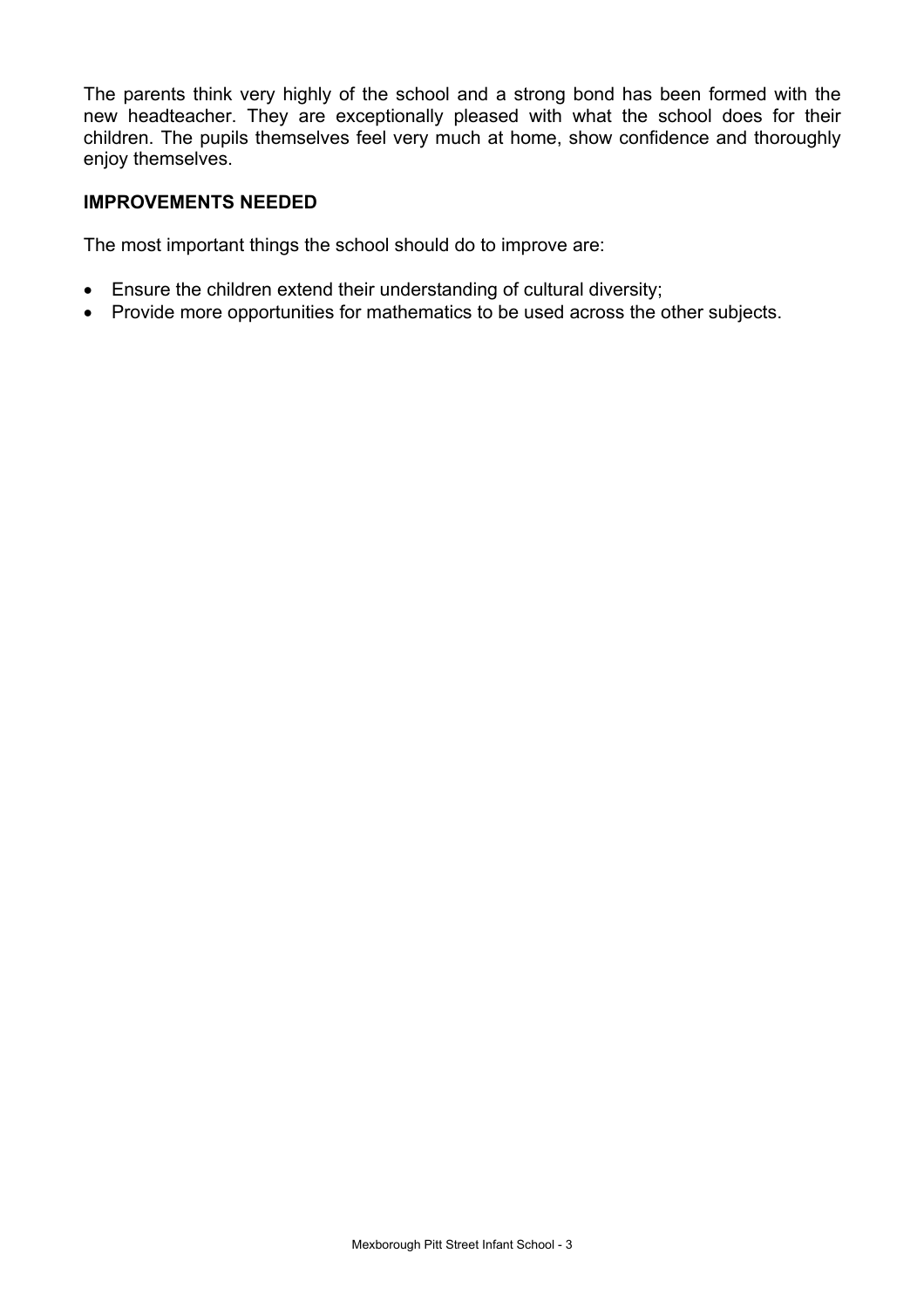# **PART B: COMMENTARY ON THE INSPECTION FINDINGS**

### **STANDARDS ACHIEVED BY PUPILS**

#### **Standards achieved in areas of learning and subjects**

Pupils' achievement is very good. They start briskly in the nursery and reception classes (Foundation Stage) where, for many, their starting point on entering the nursery was low. In Years 1 and 2, children continue to make very good progress. In Year 1, they generally reach above average standards. In Year 2, where there are fewer potentially higher attaining children, although they achieve very well, their standards are average overall. In ICT, standards are well above average across the school.

#### **Main strengths and weaknesses**

- Pupils achieve very well and reach average or above average standards;
- Standards are particularly high in ICT and are above average in writing and speaking and listening in Years 1 and 2;
- Pupils with special educational needs achieve very well and more able pupils reach very high standards.

| Standards in: | School results | <b>National results</b> |  |
|---------------|----------------|-------------------------|--|
| reading       | 16.0 (14.7)    | 15.8(15.7)              |  |
| writing       | 16.1(15.3)     | 14.6 (14.6)             |  |
| mathematics   | 16.9(15.3)     | 16.2 (16.3)             |  |

#### *Standards in national tests at the end of Year 2 – average point scores in 2004*

*There were 34 pupils in the year group. Figures in brackets are for the previous year.* 

### **Commentary**

- 1. Pupils achieve very well in the Foundation Stage. When they join the nursery class, most have social, language and mathematical skills at a much lower level than you would normally expect at the age of three. Before they enter reception, most have moved quickly across the 'stepping stones' and have made very good progress. Although they speak confidently, their sentence structure is still immature and their knowledge and understanding of the world is patchy. They are extraordinarily tolerant of each other but are insecure when negotiating about sharing and taking turns. By the end of reception, they more than reach the goals expected (the Early Learning Goals) in writing and number, with many showing skills beyond this level. In the physical area of learning, the children make better progress in some aspects than in others. In the nursery, activities such as climbing and scrambling in a suitably equipped area are not possible because the necessary facilities are not available. However, this is remedied in reception. Their overall knowledge and understanding of the world, physical and creative development is average.
- 2. Test results from year-to-year show standards to be generally average and often above. On occasions, however, these results have fallen below average for reading and mathematics. The school has worked hard to improve reading standards by providing many new and stimulating books; many are designed to particularly tempt the boys into increased effort. More practical and problem solving activities have been introduced in mathematics. In 2003, the test results showed an improvement overall and this high level of achievement has been sustained since. The proportion of pupils with special educational needs is low. This is because the school does not register those children who have delays in their learning that can be overcome by hard work from teachers, pupils and their families. Pupils on the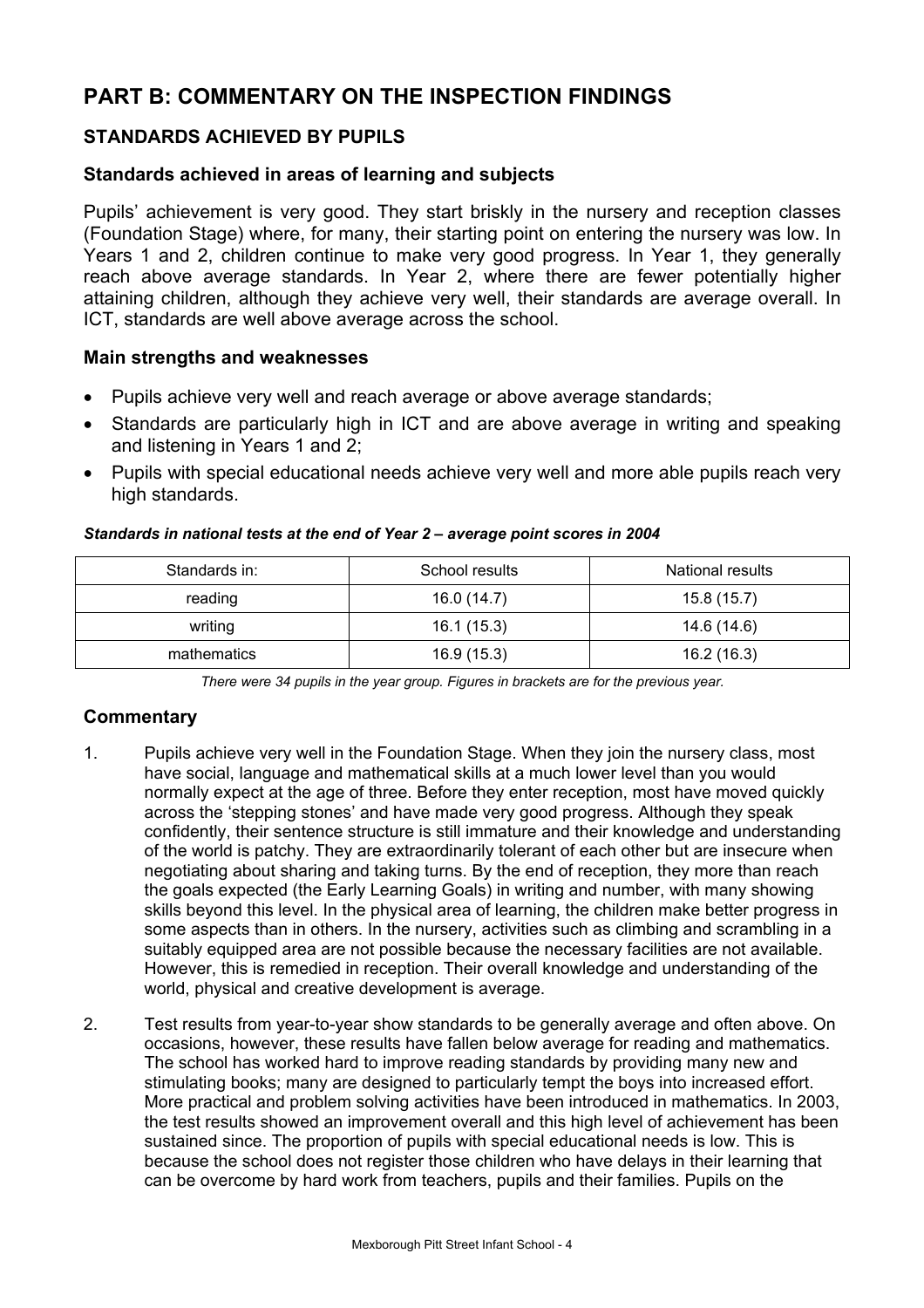special educational needs register are usually those who learn at a slower pace and the extremely effective strategies to support these children ensure they learn most productively. In Years 1 and 2, children's achievement is very good. Writing and ICT stand out and speaking and listening, mathematics and science have proved strong. The inspection has shown this to be a fair reflection; pupils' writing skills are exceptional. Their achievement is better in writing than reading, because they use the vocabulary they find familiar and select new vocabulary from this starting point. When reading, they are confronted with many unfamiliar words that, at this age, sometimes over-face them. The most able pupils reach the same heights in their reading as in their writing.

- 3. By the time they left in 2004, Year 2 pupils reached or exceeded the standards expected in most schools. Over time, the children's test results have compared very well with pupils in similar schools. The current Year 2 pupils are reaching average standards overall because there are few potentially higher attaining children in the year group. When these children started in the nursery, only a quarter of them demonstrated average standards. Their standards are above average in writing, speaking and listening, design and technology and geography, and well above average in ICT. Standards are average in other subjects. In science, pupils' very good achievement is strongly supported through practical and investigative work. In mathematics, good improvement in solving numeracy problems has ensured they are moving forward very quickly, but their standards in using mathematics in other subjects are not high enough. Overall, the school has improved on its average standards since the previous inspection.
- 4. There are very good levels of support for pupils with special educational needs and the children benefit from all aspects of the curriculum. There are precise targets for pupils and learning support assistants provide skilled and very effective support. Pupils' progress towards their targets is checked frequently and targets updated when necessary, which ensures children move forward rapidly.
- 5. Boys and girls achieve equally well, although the lower starting point of some boys continues as they move through the school. New resources and specific attention to raising boys' standards are already proving effective. The most able pupils achieve very well. They are given different tasks to ensure they move on quickly and have good opportunities to apply the skills they have learned.

### PUPILS' ATTITUDES, VALUES AND OTHER PERSONAL QUALITIES

Pupils' attitudes and behaviour are very good. The provision for pupils' spiritual, moral, social and cultural development is good overall, but children have insufficient experience of the range of different cultures in Britain. Pupils' attendance is satisfactory and punctuality is good.

#### **Main strengths and weaknesses**

- Pupils have very good attitudes, behave very well and form excellent relationships;
- Pupils are not prepared well enough for life in a culturally diverse society;
- The school works very hard to achieve satisfactory attendance.

#### **Commentary**

6. Pupils thoroughly enjoy school and their attitudes to work are very good. In all classes, they look after themselves, learn quickly and apply themselves well to their work. Pupils' behaviour throughout the school is very good and they show very clearly they know what is expected of them. They display excellent manners. For example, reception children remembered to say 'please' when choosing their activities, no matter how excited they were. Parents report that there have been very few instances of inappropriate behaviour or bullying but, when they occur, they are dealt with quickly and sensitively. The school takes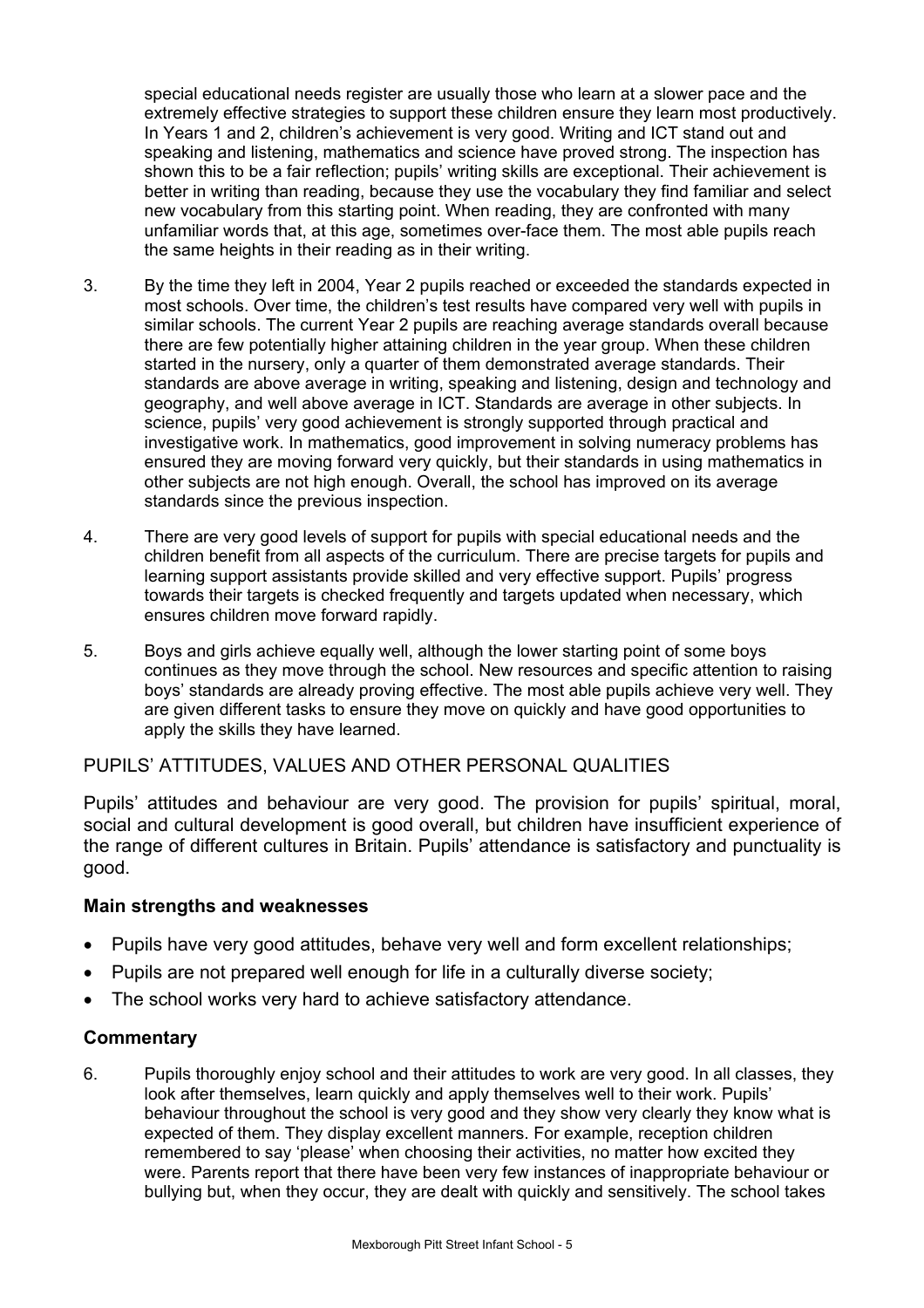bullying very seriously and has held an effective 'anti-bullying week' and tackled, in assemblies, issues such as name-calling.

- 7. Assemblies are used well to boost children's self-esteem and allow time for reflection. The school also uses special experiences, such as chicks hatching and caterpillars turning into butterflies, to help children explore sensitive and emotional events. Children's understanding of right and wrong is very good and staff are accomplished at helping them to handle conflict and to consider the needs of others. The good organisation of charitable initiatives is helping the children think through ethical and moral issues. There is a very good range of opportunities to support pupils' social development. They receive appropriate jobs and responsibilities, such as selling poppies for Remembrance Day. The wide range of visits and visitors helps them understand their wider society. The personal and health development lessons are effectively promoting aspects of their social development.
- 8. Good opportunities are provided for children to understand their own culture. These include local sports initiatives, helped by the community link to Doncaster Rovers. Many theatre groups visit the school and many visits and visitors provide 'hands on' experiences for the children. They learn something of other cultures through charitable initiatives and studying different religions, but they rarely meet people from different cultures and do not have a clear enough understanding of the cultural diversity in Britain today.
- 9. Attendance has improved dramatically and is now close to the national average. It no longer reflects the table below. To achieve this upturn the school has appointed a support assistant to monitor each child's attendance very carefully. She is working very closely with the welfare officer and other agencies to help families and to ensure contact is made on the first day of their child's absence. The school works very hard to ensure parents are aware of the need for good attendance and punctuality; however, for a few parents, ensuring their child's regular attendance remains difficult.

#### *Attendance in the latest complete reporting year (%)*

| Authorised absence |                | Unauthorised absence |     |
|--------------------|----------------|----------------------|-----|
| School data        | $^{\prime}$ .5 | School data          |     |
| National data      |                | National data        | 0.4 |

*The table gives the percentage of half days (sessions) missed through absence for the latest complete reporting year.*

### **Exclusions**

10. There have been no exclusions in the past school year.

### **QUALITY OF EDUCATION PROVIDED BY THE SCHOOL**

The quality of education provided by the school is very good. Teaching and learning are very effective. The curriculum provides many interesting learning opportunities. Staff care for the children very well and there are strong links with parents and the community.

#### **Teaching and learning**

Teaching and learning are very good and assessment of pupils' work is particularly effective.

#### **Main strengths and weaknesses**

• Writing and ICT are taught particularly well;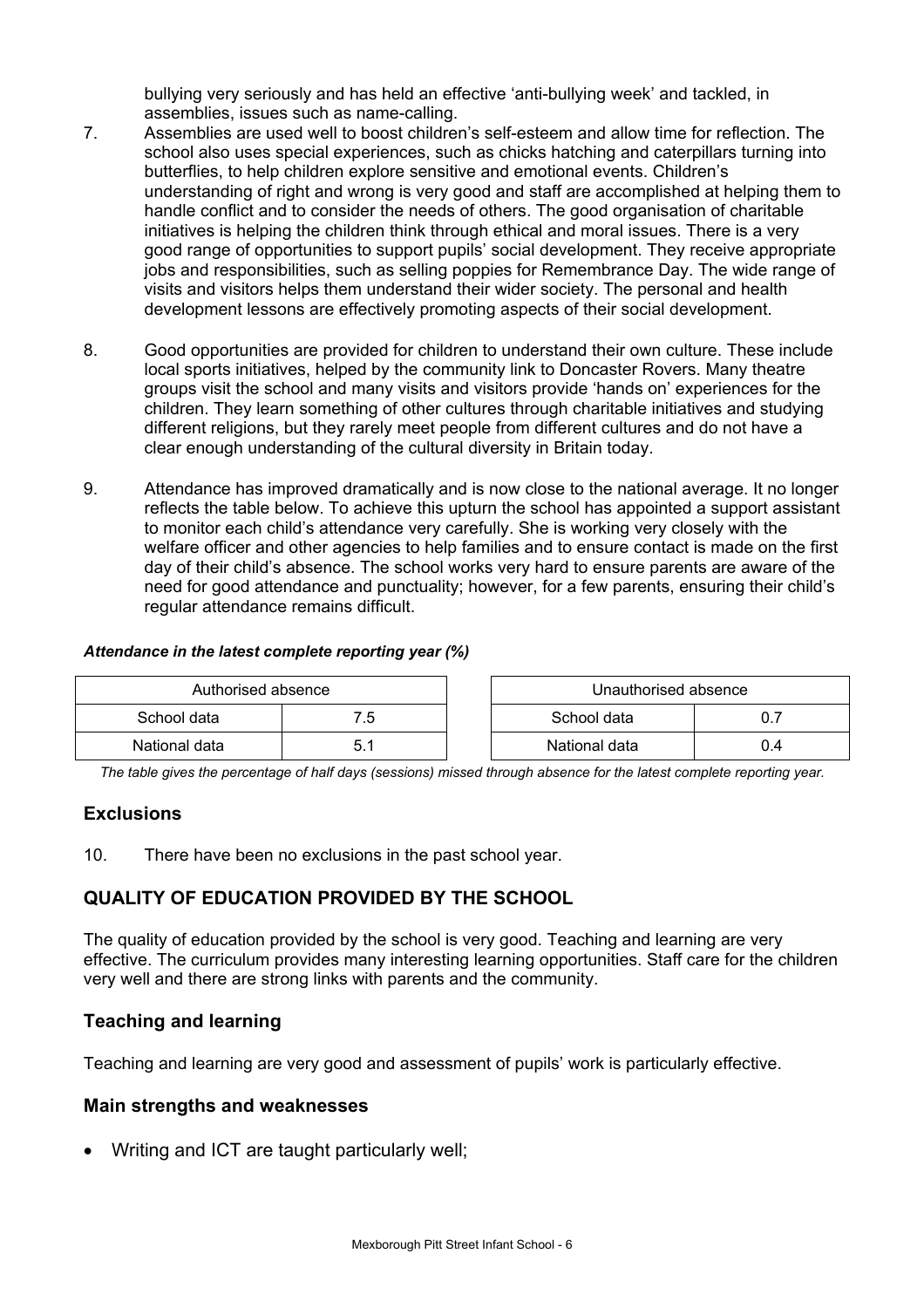- Children's learning is assessed extremely well in the nursery and reception classes and in key subjects in Years 1 and 2;
- Learning support assistants provide excellent support.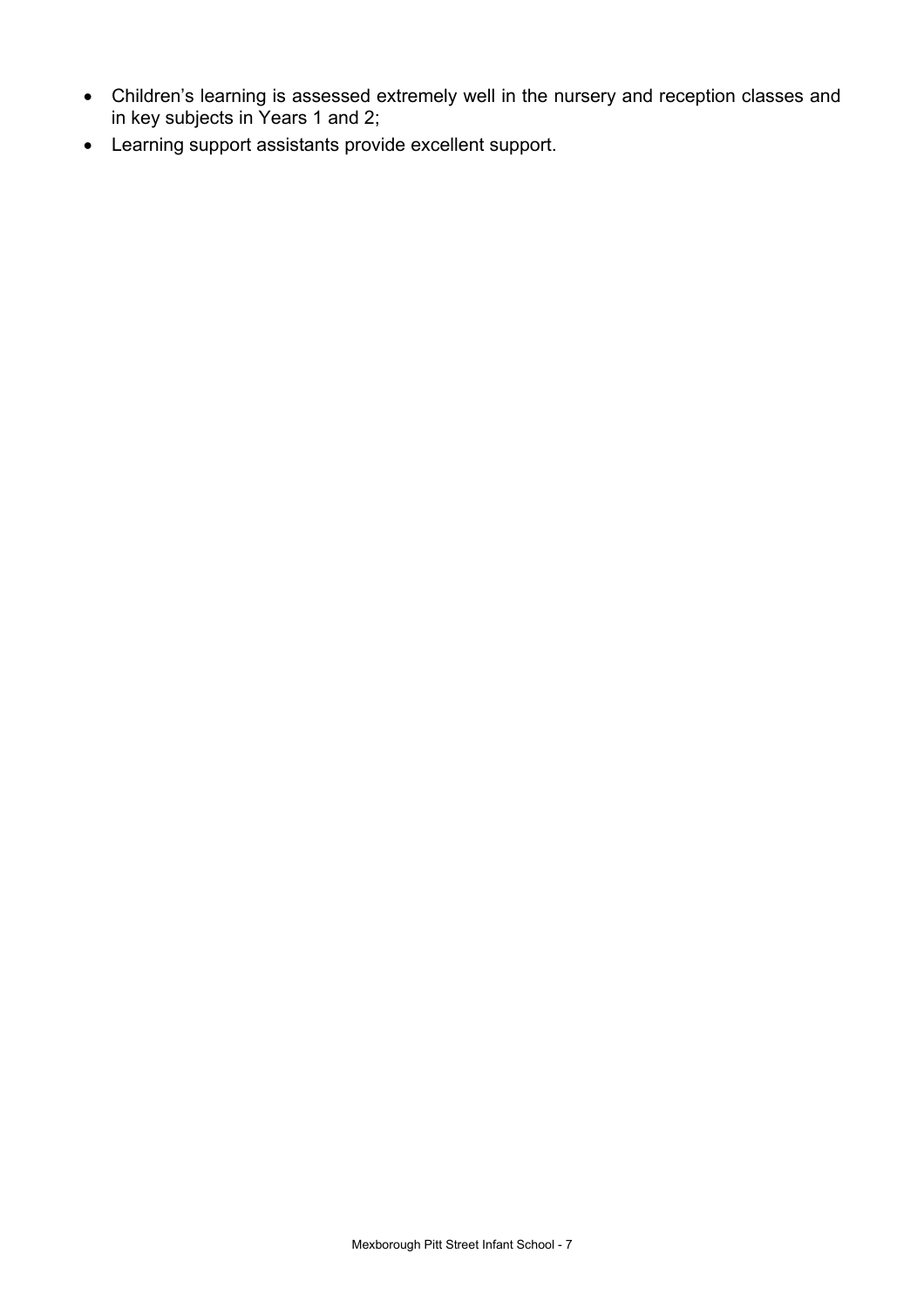#### *Summary of teaching observed during the inspection in 21 lessons*

| Excellent | Very good | Good | Satisfactory | Unsatisfactory | Poor | Very Poor |
|-----------|-----------|------|--------------|----------------|------|-----------|
|           |           |      |              |                |      |           |

*The table gives the number of lessons observed in each of the seven categories used to make judgements about lessons.* 

#### **Commentary**

- 11. The quality of teaching has improved since the last inspection, when it was judged to be good. Teaching across the school is rigorous and effective. Writing is taught particularly well, because staff know the skills children need to become competent. Nursery class children learn letter sounds and forms and the most able reception children are already writing one or two sentences by themselves. In Years 1 and 2, pupils extend their writing very well in other subjects, as well as writing lengthy reports and personal accounts during literacy sessions. A similar level of expertise supports the learning of ICT skills and the children apply these across most subjects of the curriculum. Teaching in mathematics and reading has improved through the introduction of new approaches such as problem solving in mathematics and group reading. A complete revision of reading resources has ensured children are highly motivated and effective learners.
- 12. The children and teachers have excellent relationships. This means children work extremely hard, resulting in huge satisfaction when new and difficult learning is mastered. Teachers provide challenging tasks and encourage the children to have a go and experiment with different ideas. In mathematics, for example, Year 1 pupils struggled successfully to explain how different subtraction strategies, using a number line or counting back in their heads, represented the same overall method. They are prepared to take risks in their answers because they have confidence that teachers will understand what they are trying to do and listen to their explanations.
- 13. Assessment strategies are very good overall. They are exceptionally detailed and thorough. The Foundation Stage children are closely monitored through all areas of learning and their development is precisely recorded. The information is used to plan the next stage of learning. Photographs and ongoing notes are used to illustrate how each child copes with new learning and to identify their strengths and weaknesses. This system is excellent. The assessment in Years 1 and 2 of literacy, numeracy, science and ICT is of equal quality. Strategies vary from one subject to another to match the needs within each subject. For example, in mathematics new developments in problem solving are underway and detailed tracking of the children's achievements in this particular aspect, and numeracy in general, are closely linked. All children know what they can do and what they need to learn to reach the next stage. Teachers link these stages to small steps in the national curriculum and monitor progress each half term. They and the children know how fast learning is achieved. These systems work extremely well and have a powerful influence on the pace of progress. In other subjects assessment is good but not yet developed so thoroughly.
- 14. The learning for pupils with special educational needs is managed very well. Teachers and learning support assistants work closely together, planning and reviewing work to ensure children are learning exactly what is needed next and that their tasks are challenging but manageable. Support assistants observe and record the children's contributions during class lessons and follow this up during group work time. They have an extremely effective impact on the children's learning. The children work well and with confidence. They learn as quickly as they can and are removed from the special educational needs register as soon as possible. Those children with low standards, but who are judged to be learners of average potential, are given specific attention. They are not placed on the special educational needs register but receive strong encouragement and support. These children generally reach average standards by the time they leave Year 2.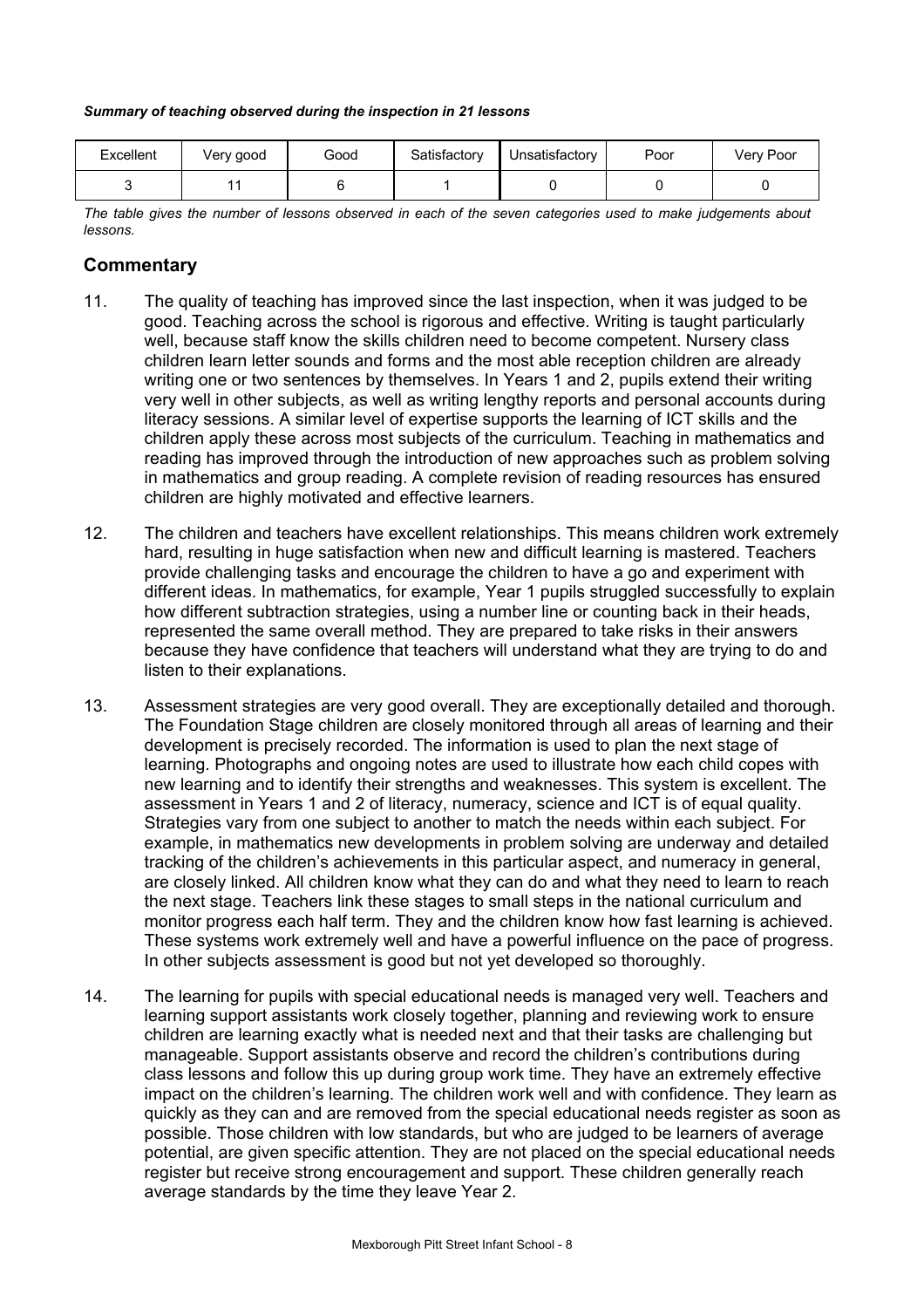### **The curriculum**

Whilst the curriculum is good overall, it is of very good quality in literacy, mathematics, science and ICT and provides exciting and clearly linked learning experiences for the pupils. The other subjects do not yet always provide the same level of excitement. The school provides many valuable opportunities, extending learning through visits and visitors to the school. The accommodation is satisfactory and resources are adequate in most subjects and good for ICT. Provision has improved since the last inspection.

#### **Main strengths and weaknesses**

- Provision in the Foundation Stage and Years 1 and 2 is very effective;
- Provision for special educational needs is very good;
- There are insufficient occasions for children to apply their mathematical skills in other subjects.

#### **Commentary**

- 15. The nursery and reception children have a very rich, broad and relevant curriculum. These young pupils need many opportunities for practical exploration and this is provided through a wealth of first hand activities they select for themselves. Direct teaching, with challenging tasks, ensures children move forward quickly and successfully. Concerns raised at the last inspection, about reception pupils having insufficient opportunities to learn through play, have been fully resolved and this aspect now contributes very successfully to the overall effective learning. The nursery children have no immediate access to the outdoors but all spend time each day, having been escorted outside, involved in well planned learning tasks.
- 16. The Year 1 and 2 curriculum for literacy, numeracy, science and ICT is organised and planned very carefully to help the children move forward rapidly. The skills linked to each subject are learned progressively through a range of directly taught and practical activities. Alongside this, there is a very thoughtful new approach to linking subjects together that strengthens overall provision. For example, when children learn about life on an island in geography, they also learn to design and make simple vehicles suitable for the island and may reinforce their knowledge of island life in the role play area. Very good opportunities are provided for the children to use their literacy skills, for example as they learn to compose an island story, inserting digital photographs of themselves as characters. This creates lively, interesting learning opportunities, which contribute to high standards. New reading resources contribute very effectively to improving standards in reading. Resources for other subjects are satisfactory.
- 17. Provision in ICT has been a focus for school development. Many good opportunities are provided for the children to develop and consolidate their skills. These include the work of a visiting teacher, who has been improving the children's keyboard skills so that they can word process their stories more effectively. New ICT resources are effective and productive.
- 18. The accommodation has been improved by removing large quantities of outdated resources and the redecoration of many areas. A new library is almost complete and plans to widen corridors and provide shared work spaces are at the planning stage. Governors strongly support these improvements as they enhance the children's time in school.
- 19. The provision for special educational needs is a significant strength and has improved since the previous inspection. Excellent systems are now in place to identify pupils' needs. Fully trained, experienced support staff provide extremely effective teaching in lessons and through individual and small group work. Individual education plans are very well written and ensure everyone knows what needs to be learned next. The school has a register of gifted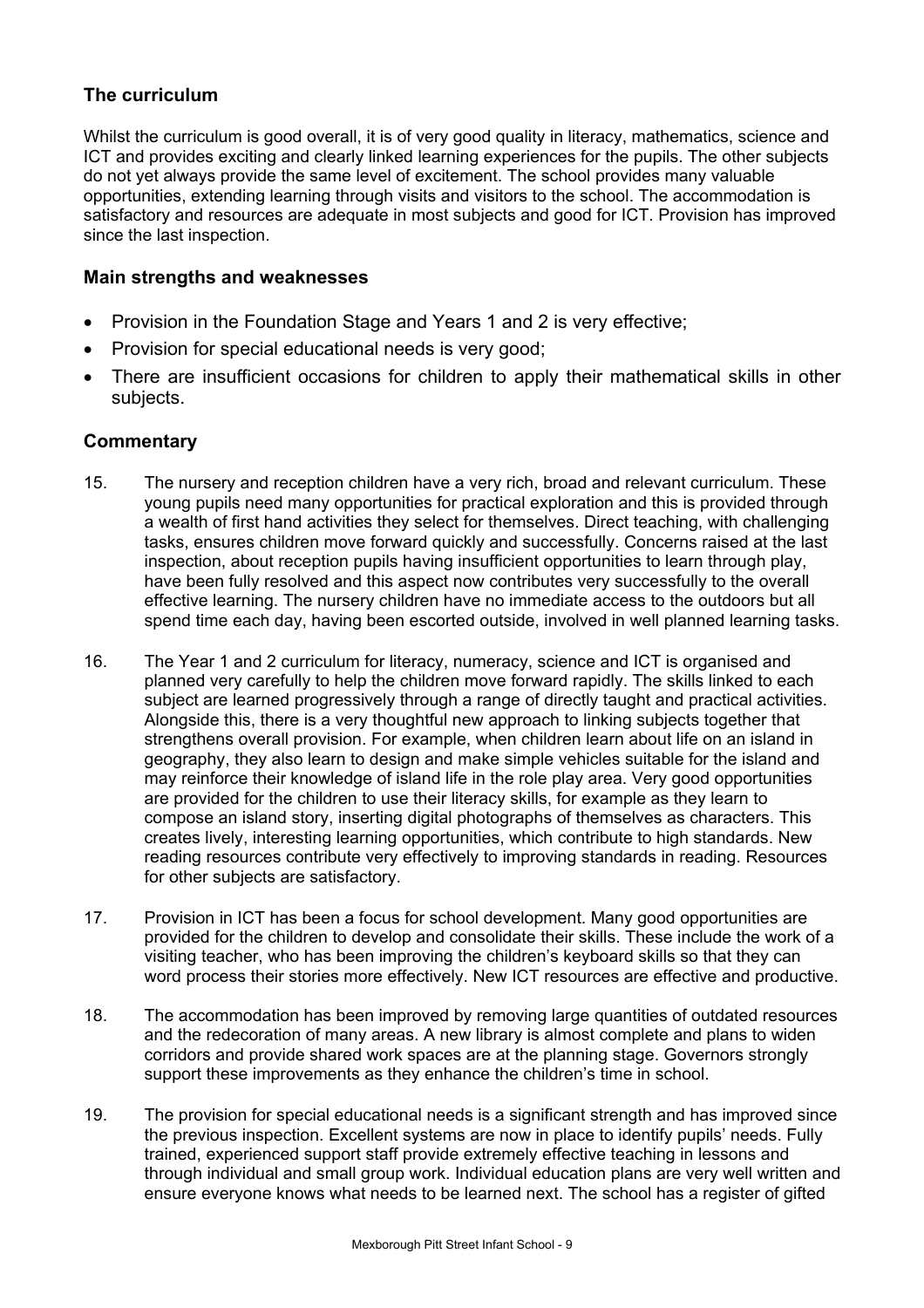and talented pupils and the curriculum is adapted well to ensure these pupils reach appropriately high standards. The school ensures that all children have every opportunity to be included in all curricular activities.

20. Opportunities for enrichment are good. For example, a recent visit by a local optician resulted in a programme of aid to provide people in Africa with spectacles. Doncaster Rovers Youth Coaching team spent time in school, giving the children a 'taster' session. There are also regular theatre group visits to support different areas of the curriculum.

#### **Care, guidance and support**

The provision for pupils' care, welfare, health and safety is very good.

#### **Main strengths and weaknesses**

- Relationships throughout the school are excellent;
- The school's concern and care for the children is very good;
- There is no formal system of monitoring pupils' personal development but assessment of children's learning is very thorough.

#### **Commentary**

- 21. The school provides very effective care for the children. Staff know pupils very well and meet their needs most effectively. Pupils confidently approach any of the school staff with worries or concerns and relate extremely well to the adults and each other. Child protection is good, with the co-ordinator well trained and experienced to deal with matters that may arise. Health and safety arrangements are very good. The governors and headteacher have recently focused on improving the buildings as a means of improving children's safety and raising their self-esteem.
- 22. The school has strong systems for assessing and monitoring pupils' academic achievement and these are used very well to plan lessons and set targets. Support staff are deployed very well to help groups and individuals so that all pupils make very good progress. Although personal development is promoted most effectively, it is not monitored consistently across the school, so staff have no ongoing evidence about how well children respond to learning and the life of the school.
- 23. Parents are very happy with the way children are introduced into the nursery and good procedures are in place for the exchange of information between parents and the school. Children's views are sought, as in decisions made on spending the Harvest Festival money, where each class could choose how they spent their budget from the Oxfam catalogue. A school council is due to begin meeting soon to give the children further say in decision making for the school.

#### **Partnership with parents, other schools and the community**

Links with parents, other schools and colleges and with the community are good.

#### **Main strengths and weaknesses**

- Parents receive clear information and show a very high level of satisfaction with the school;
- Strong links with other schools and colleges enhance learning opportunities;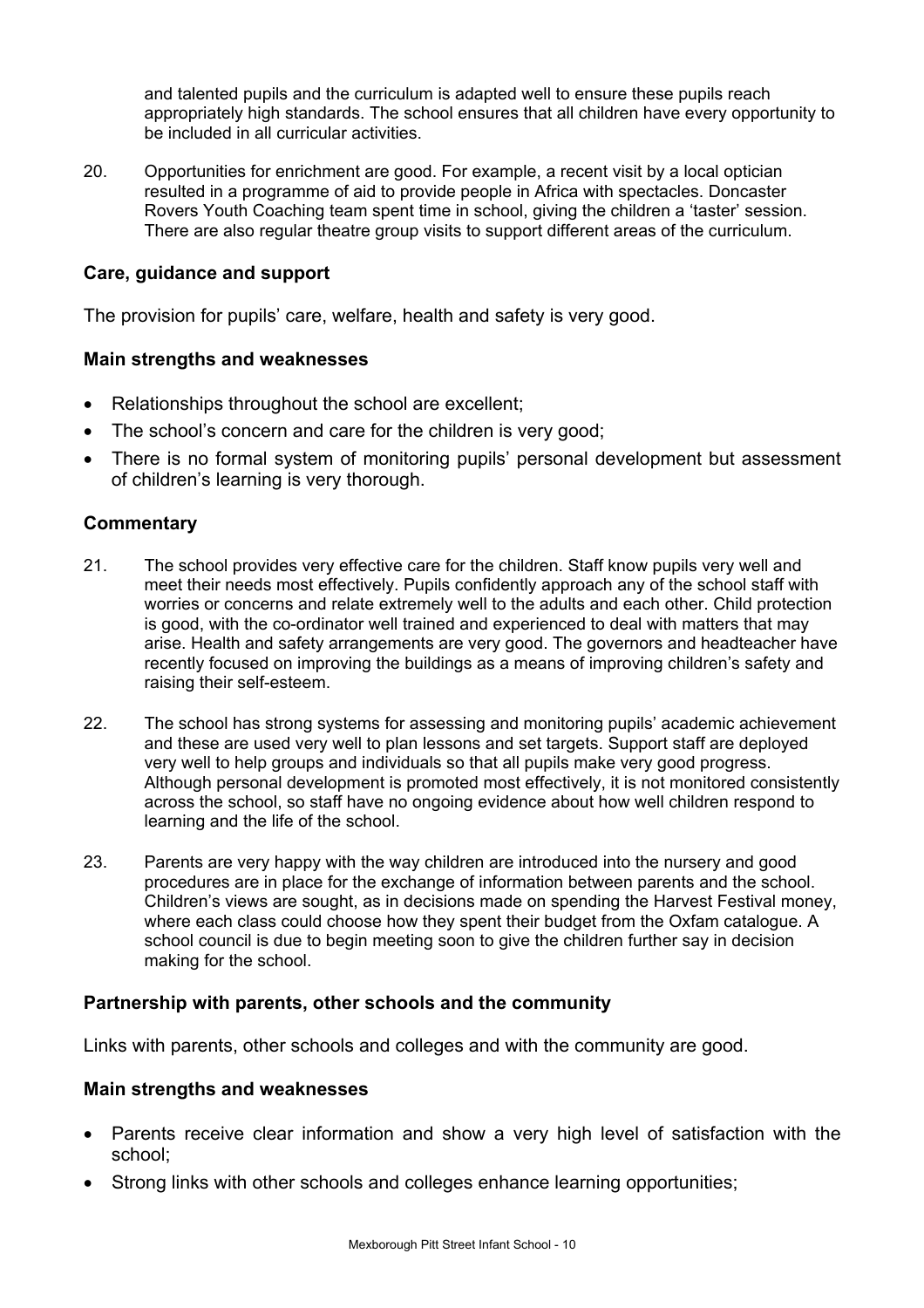• Some annual reports to parents give less helpful targets for improvement than others.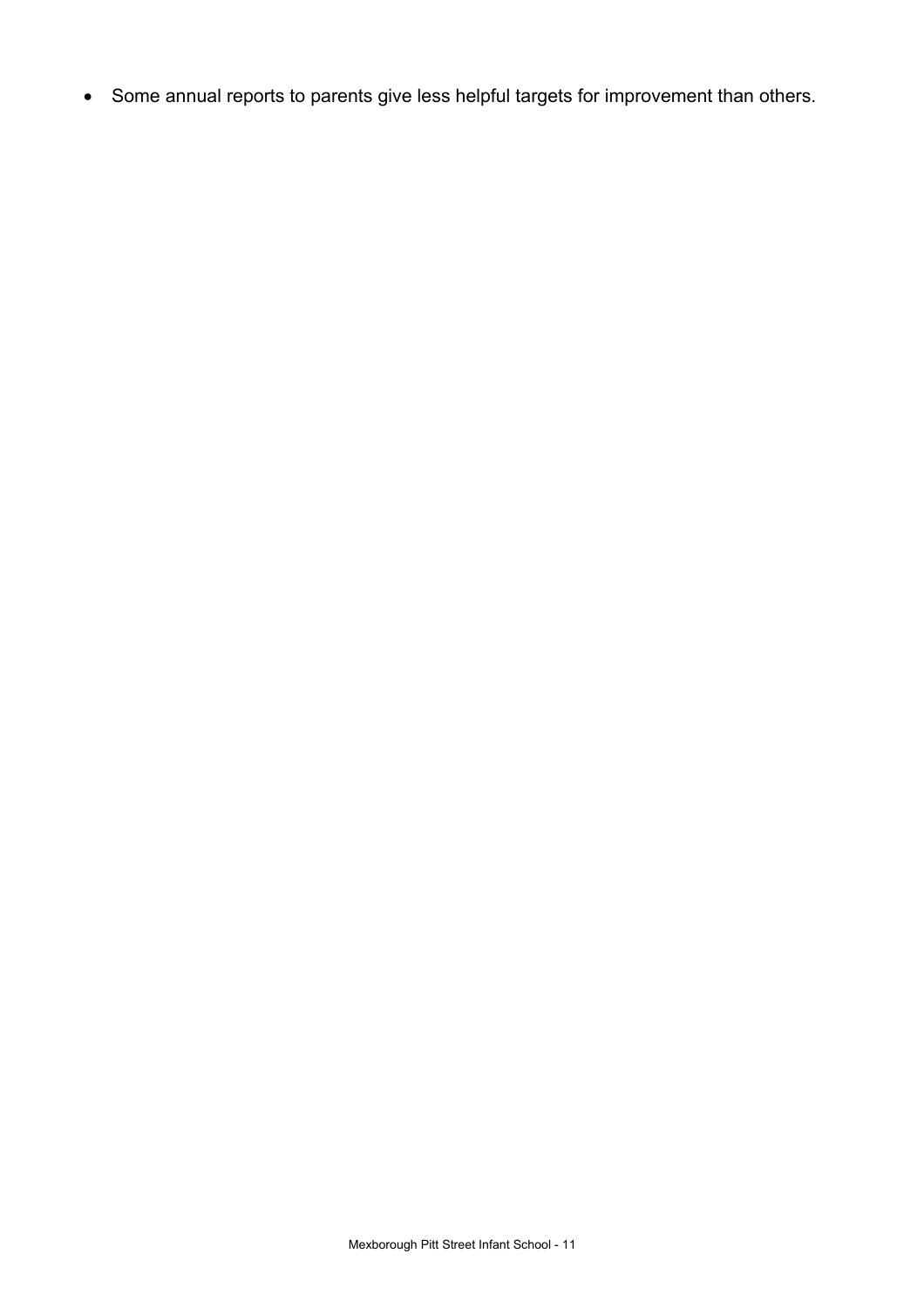### **Commentary**

- 24. Parents hold the school in very high regard. The say they find the school very approachable and their children enjoy coming. They like the newsletters and are confident the school listens to them. They receive a good range of information through notice boards, induction booklets, home reading diaries and the newsletters, plus other occasional letters so they feel well informed on general day-to-day matters. Whilst the end of year reports meet statutory requirements, they vary considerably in the indication of progress made and in the helpfulness of targets for the future.
- 25. Parents feel consulted. They have been asked their views on the length of lunchtime and on the usefulness of the family workshops. Their opinions have been taken into account. They are invited to support their children's learning in a variety of ways, including attending family literacy sessions which have proved both popular and useful.
- 26. The school has many productive community links, which broaden and support the children's learning. Good use is made of lots of visits and visitors to support learning, in religious education for example. The school actively supports many charities to help the local community and further afield. Links with local colleges and other schools effectively provide the staff with new initiatives. The headteacher's and senior staff's links with the 'Primary Leadership Programme' provide resources, funds and sharing of staff expertise. The school is looking to improve the curriculum links with the junior school to help children's transition process.

### **LEADERSHIP AND MANAGEMENT**

The school is led and managed very well. The new headteacher has quickly won the support of staff, children, parents and governors and is guiding the school forward. Other key staff play an effective role and governance is good.

### **Main strengths and weaknesses**

- The very good leadership ensures particularly effective team building;
- The school is improving through self-assessment and strategic planning of a very high order;
- Subject leaders make strong and effective contributions;
- Although new, the governing body is very committed, active and knowledgeable.

### **Commentary**

27. Since her appointment to what was already a good school, the headteacher has worked with staff and governors to accurately evaluate how well the school is doing. Meticulous and strategically planned developments have been identified in many aspects of school life. Specific attention has been given to upgrading the children's learning through improving the curriculum, staff development and accommodation. The headteacher's very strong lead is driven by a clear and steadfast vision, which is supported by all. She has introduced a strong, team approach that seeks and values everyone's contribution to the way the school works. As a result, governors and staff are eager to play a full part in the school's development and parents, who are kept well informed, are happy with the outcomes. The school has very good procedures to ensure that change and development are managed smoothly and effectively. Currently, the school is creating a shared approach to teaching and learning before further developments occur in individual subject policies.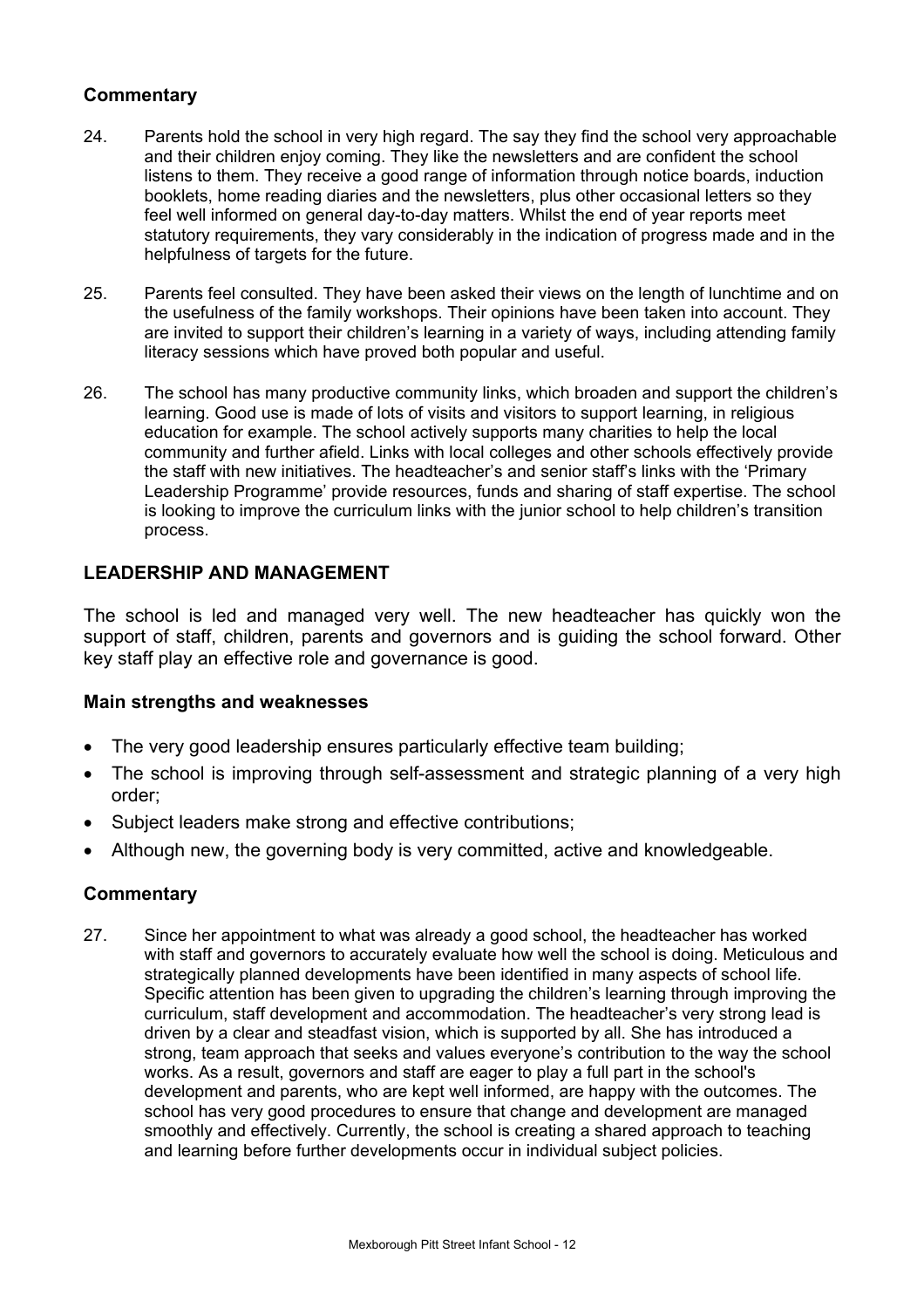- 28. The headteacher's view, that 'all staff are leaders and are valuable', is proving highly effective. Co-ordinators recognise they are responsible for improving provision in the school. They work well together and are mutually supportive, referring to each other when discussing their roles. For example, one said 'I worked with the assessment co-ordinator when this tracking approach was introduced because she knows a lot about it.' The coordinators strongly influence development across the school and their newly introduced ideas are evident in all classes. Central to this has been the creation of a senior management team. The loyalty, support and sharing of workload that has resulted is a real asset to the school. 'Three heads are better than one' was quoted. Members of the team also take responsibility for the performance and professional development of the teachers and classroom assistants.
- 29. Although the pupils achieve very well in almost all areas of the curriculum, the school is not complacent and seeks to improve. For example, there is a project to ensure learning develops smoothly between reception and Year 1. An effective opportunity is provided for some Year 1 children to select from a range of integrated activities, as part of a pilot scheme to extend their confidence and help them see how subjects relate to each other.
- 30. Although many governors are new, they already have a good understanding of the school's strengths and areas for development. Many visit the school regularly and have meetings with subject leaders, members of the senior management team and the headteacher. Parent governors use their roles effectively to listen to parents' views and concerns, and the teacher governors have very good professional expertise to contribute to the knowledge and understanding of the governing body. These views are shared and discussed at meetings and help prepare for the future. Governors are enthusiastic and supportive but challenge effectively when required. They have recognised the need to shorten the school's lunch break and are carefully taking the school through the correct procedures for change.

### **Financial information**

31. The school budget is controlled and monitored carefully and the school uses the principles of 'best value' to very good effect as part of strategic planning and development. Following the sale of part of the school field, a 'nest egg' has been saved. This is intended to improve accommodation by providing joint working areas for the children and enhancing the provision for the nursery children.

| Income and expenditure $(E)$ | Balances $(E)$ |                                   |
|------------------------------|----------------|-----------------------------------|
| Total income                 | 447,746        | Balance from previous year        |
| Total expenditure            | 440,940        | Balance carried forward to next y |
| Expenditure per pupil        | 3,834          |                                   |

| Income and expenditure $(E)$ |         |  | Balances (£)                         |         |  |
|------------------------------|---------|--|--------------------------------------|---------|--|
| Total income                 | 447,746 |  | Balance from previous year           | 95,556  |  |
| Total expenditure            | 440,940 |  | Balance carried forward to next year | 102,362 |  |

#### *Financial information for the year April 2003 to March 2004*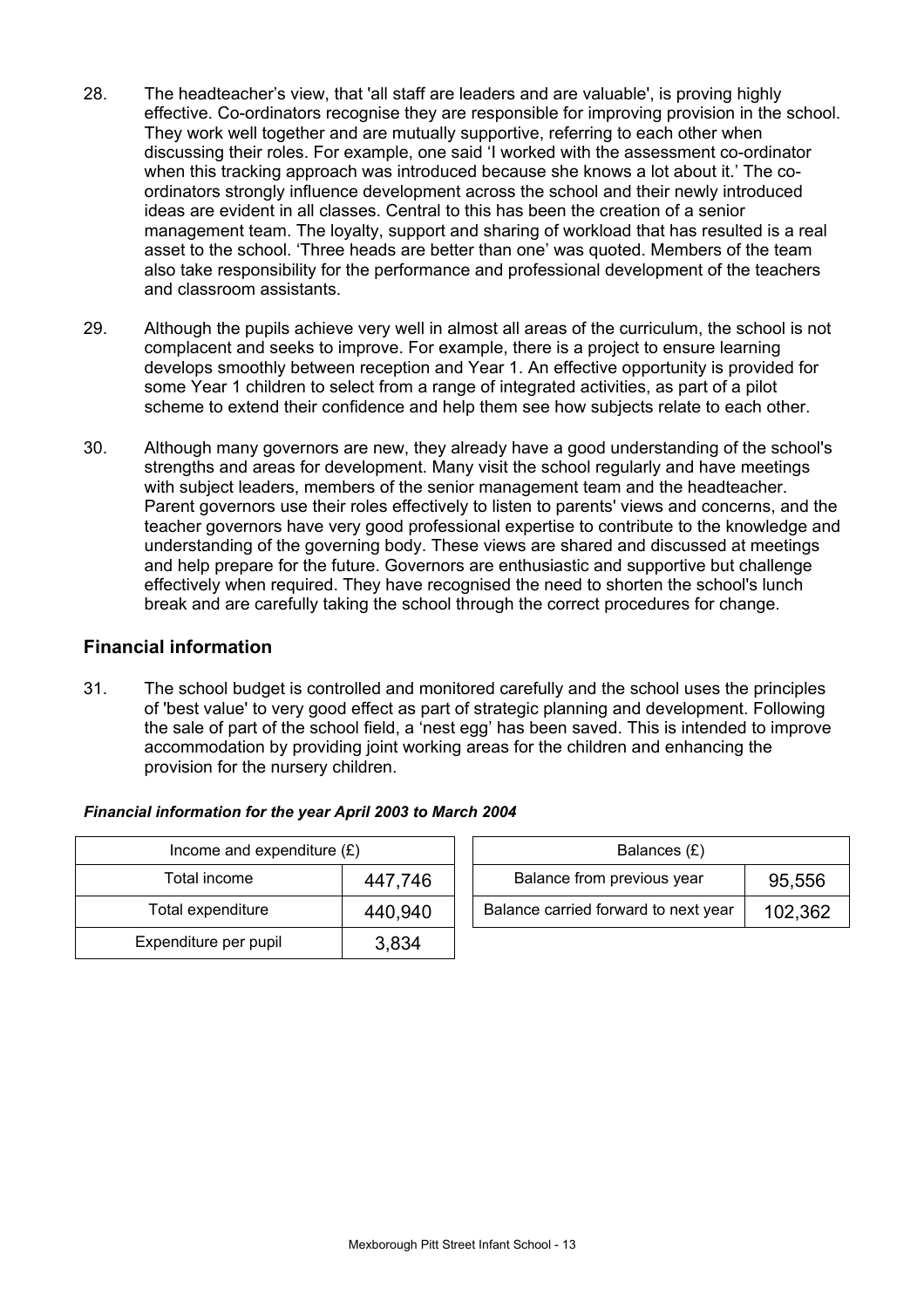# **PART C: THE QUALITY OF EDUCATION IN AREAS OF LEARNING AND SUBJECTS**

## **AREAS OF LEARNING IN THE FOUNDATION STAGE**

Provision in the Foundation Stage is very good. Children enter nursery with standards that are well below the expected level for their age. In some year groups, standards on entry have been even lower. When they leave reception, children are reaching the expected standards in all the areas of learning and have achieved very well. The teaching in both classes is very good and some teaching is excellent. The children's progress is assessed regularly and the strategies to monitor their development and plan subsequent learning are excellent.

## **PERSONAL, SOCIAL AND EMOTIONAL DEVELOPMENT**

Provision in personal, social and emotional development is **very good.**

#### **Main strengths and weaknesses**

- Children show a high level of confidence as learners;
- They recognise that the needs of others are important.

#### **Commentary**

32. Children are taught very effectively to become independent and confident learners. They make sensible choices about their play and work activities from the stimulating resources and organise themselves as they play. In the nursery, they usually wait their turn for resources but if someone tries to help themselves, acute indignation from other children shows them they have erred and they are quick to make amends. There is good provision for children to talk about their own emotions and listen to the views of others. Standards are generally average by the end of reception and are above average in helping each other, for example in hearing each other's 'key words', offering pats on the back and noting which words still need learning.

### **COMMUNICATION, LANGUAGE AND LITERACY**

Provision in communication, language and literacy is **very good.**

#### **Main strengths and weaknesses**

- Standards in writing are above average in reception;
- Children use language confidently.

### **Commentary**

33. By the time they leave reception children are above the expected standards in writing and use of spoken vocabulary. They are average in reading and below average in the way they organise their speech. This was seen in reception when children were asked what they thought a non-fiction book was about. One replied 'costume', meaning people in uniforms. In the nursery, many children learn to form letters correctly and watch adults write before practising their own work. They read for fun and this supports sessions when books are used more formally to teach reading skills. Very good talking and reading activities and excellent writing opportunities in reception build effectively on play and direct teaching sessions in the nursery. In both classes talk is a high priority and used effectively.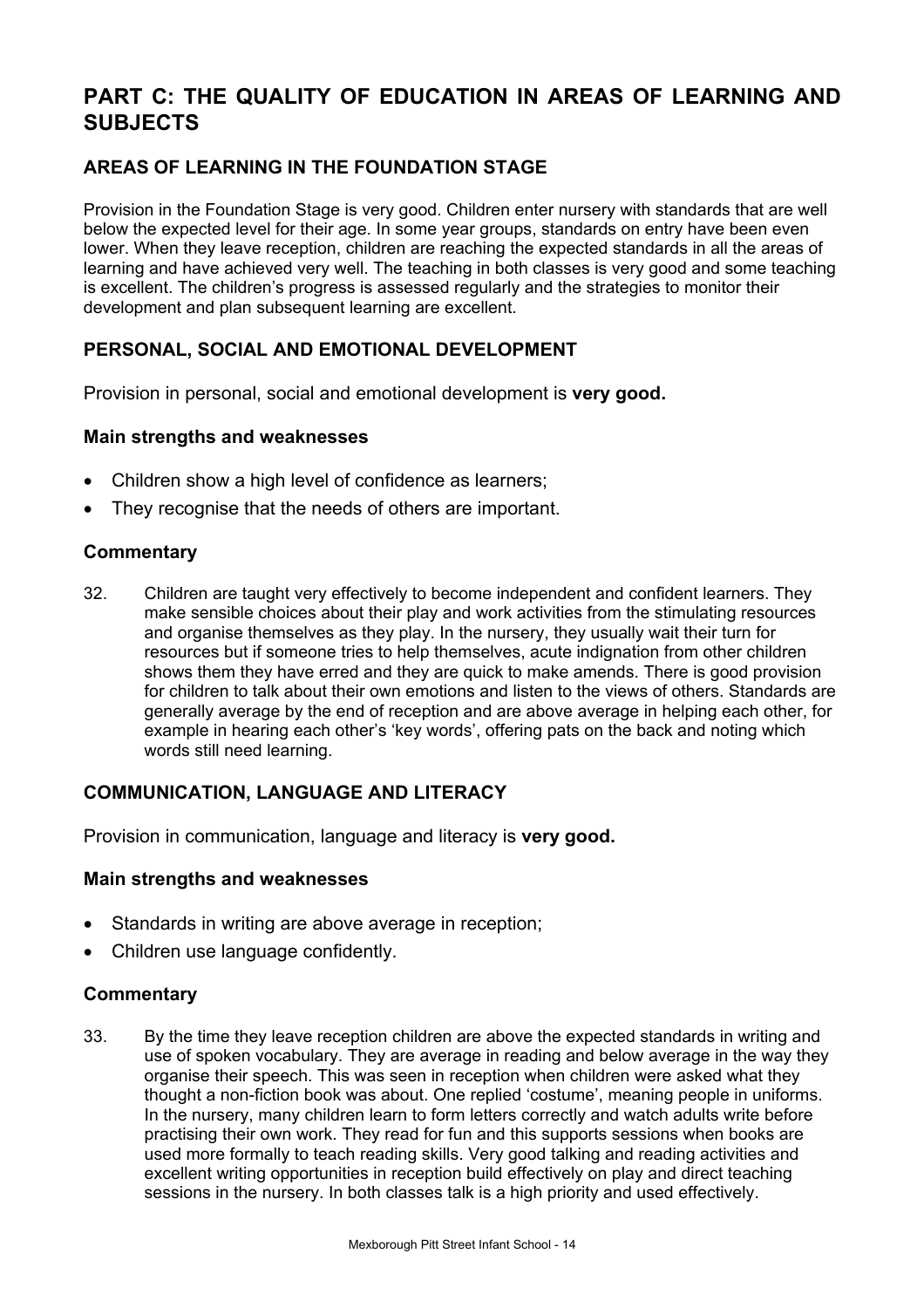Reception children enthusiastically roared like little tigers to show they were ready to work and screamed for the attention of a fire engine that innocently parked nearby.

# **MATHEMATICAL DEVELOPMENT**

Provision in mathematical development is **very good.**

#### **Main strengths and weaknesses**

• Children make very good progress in numeracy.

#### **Commentary**

34. Children reach the expected goals in numeracy by the time they leave reception. Very good opportunities to sort, arrange and count through play and direct teaching sessions are provided in the nursery. These younger children can count to ten and recognise the numbers. In reception, children extend these skills to a level where they organise numbers and describe their position in sequences. For example, one described 13 as needing two spaces after ten. The teaching is very effective and these skills are taught thoroughly. The children enjoy lessons. Much of their understanding is reinforced through everyday counting sessions when the order of the day, the weather and date are discussed. They speak confidently about numbers and can make simple comparisons to illustrate their talk; for example, 'My dad's a lot bigger than you!'

### **KNOWLEDGE AND UNDERSTANDING OF THE WORLD**

Provision in knowledge and understanding of the world is **very good.**

#### **Main strengths and weaknesses**

• Very good activities extend the children's experiences.

### **Commentary**

35. The nursery children arrive with limited understanding of the world and rapidly expand their insight through play activities and very good direct teaching. The children have ample opportunity to explore and investigate the interesting resources and tasks. Although they have limited access to the outside, they have daily sessions outdoors and are developing a small garden. They are becoming familiar with computers and enjoy using them. The skills and vocabulary they use are still simple, although most of the children construct at the level one would expect when using resources such as train sets. The reception children have very good opportunities to share views and are learning new ideas. They use computers confidently to support and enhance their work. They have visited the fire station, for example, and readily accept that digital photographs of the visit, printed on their writing paper, are a typical way of illustrating their text. Their play is guided towards reinforcing information they have been given and exploring familiar situations. Outdoor learning is planned very carefully and children use the space for tasks such as scientific exploration of forces, through moving large and heavy objects across the yard. Standards are at the expected level by the end of reception.

#### **PHYSICAL DEVELOPMENT**

Provision in physical development is **very good.**

#### **Main strengths and weaknesses**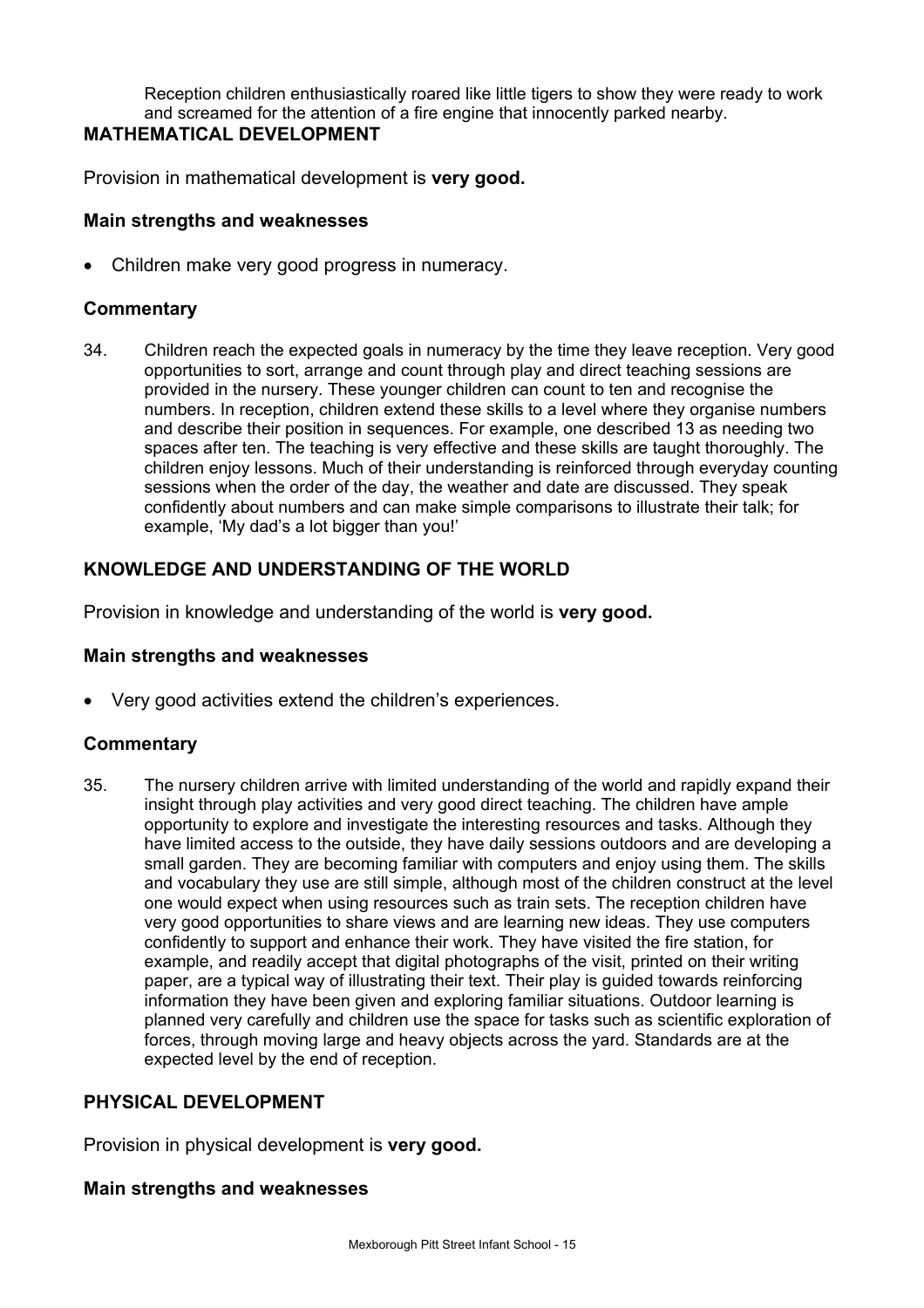• Best use is made of restricted accommodation to ensure the nursery children have opportunities for active learning.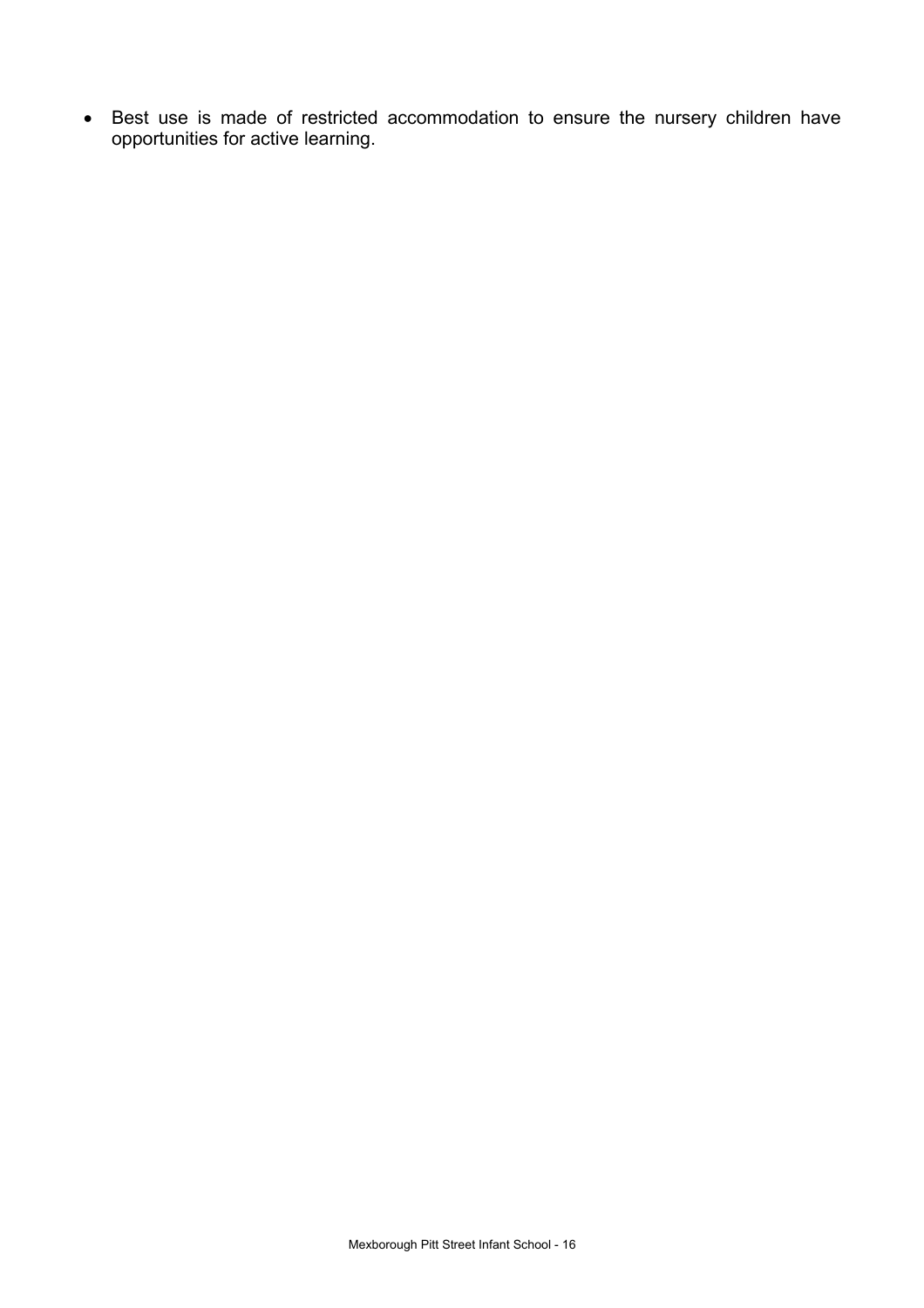### **Commentary**

36. Although the nursery is built at a high level above the steeply sloping yard, the children negotiate steps and ramps every day to make use of the yard or field. They have good opportunities to play with large-scale resources and to move energetically. They use the spaces sensibly and are aware of safety aspects, such as avoiding the sharp corners of the buildings. Very good management of the tasks ensures children develop independence during these activities. One small, newly arrived child, for example, failed to grab a hoop from those arranged on the floor. The teacher watched carefully as he stared anxiously at his playing peers. Then he spotted a spare hoop, scuttled to it and joined in the play, having resolved the difficulty for himself. His ability in handling the problem was noted by the teacher as a feature of his personal development. In reception, children are taught precise control of resources such as pencils, paintbrushes and the computer keyboard. They show skill in their fine control.

### **CREATIVE DEVELOPMENT**

Provision in creative development is **very good.**

#### **Main strengths and weaknesses**

• Artwork is of a high standard.

### **Commentary**

37. In both classes, the children produce drawings and painting that are individual and skilled. In the nursery, pictures of winter showing robins, penguins and bare landscapes are given detailed attention. Using a variety of resources the children have created robins and penguins with perky beaks and knowing eyes. They are birds with attitude. Their landscapes are detailed and thoughtful. Made from torn paper, pastels and paint blown through straws, they are wintry and unusual. In reception, similar subjects are treated with increased sophistication. Very careful drawings of trees have been coated with glue and glitter to indicate frost. The same technique, applied to illustrations of science work on light, shows how their learning is consolidated. The standards in both classes are above average. When using their imagination in play situations the children's standards are below average. They find it difficult to adopt pretend roles outside their familiar home and family experiences. Very good teaching ensures that resources and settings are provided and modelled to help children become more creative when they pretend to be someone else.

### **SUBJECTS IN KEY STAGE 1**

#### **ENGLISH**

Provision in English is **very good** and the children achieve very well.

#### **Main strengths and weaknesses**

- English is taught very well throughout the school;
- Assessment systems are excellent;
- There are very good opportunities for children to use their literacy skills across the curriculum.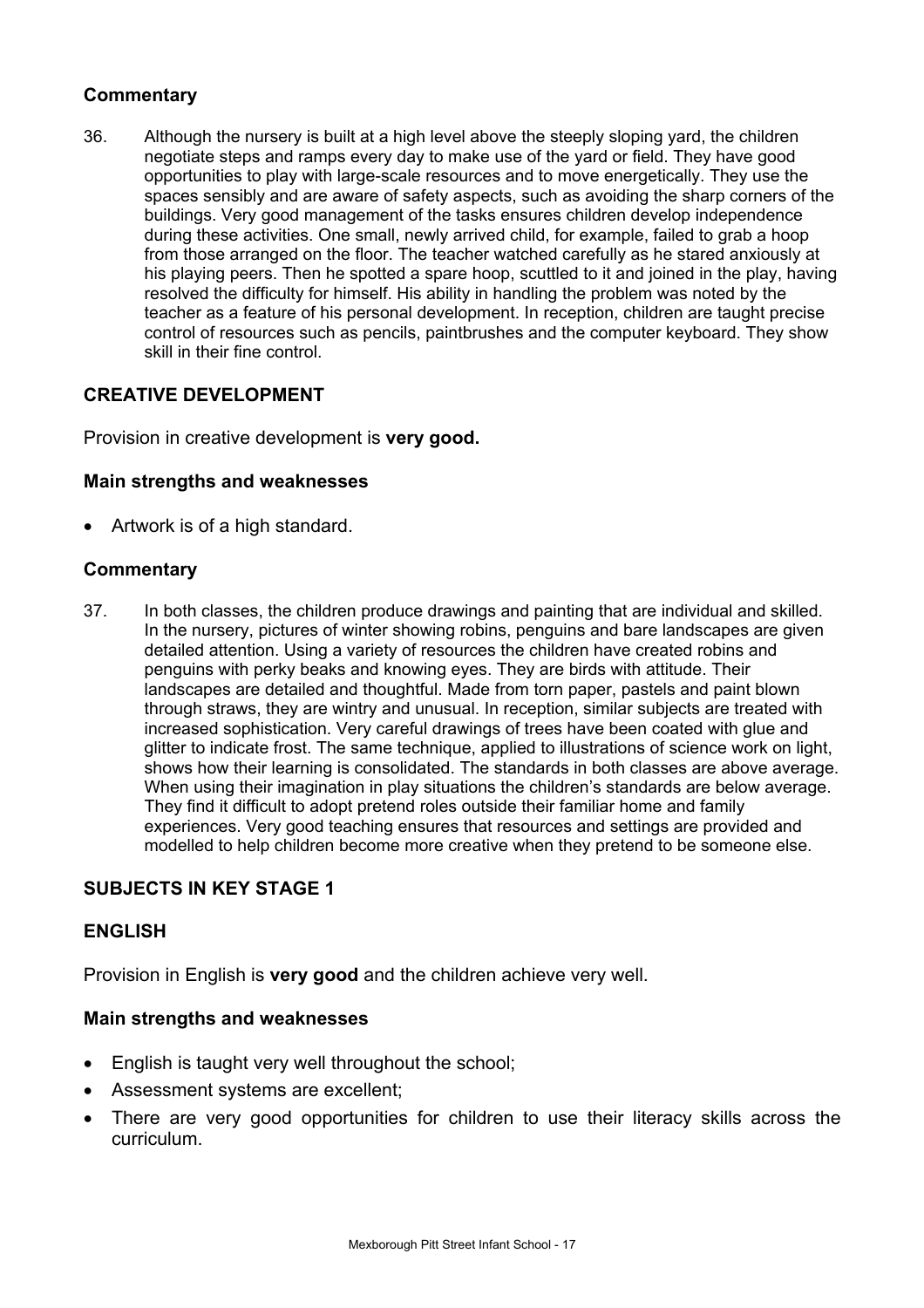### **Commentary**

- 38. Most pupils reach above average standards at the age of 7. The school's performance in national tests shows that writing results are the strongest aspect. Standards in the current Year 2 are above average in spelling, speaking, listening and writing and are average in reading. In Year 1, they are above average in all aspects of literacy. All the children achieve very well during their time in school and Year 2 have come from a very low starting point according to assessments made when they started in the nursery. Standards in reading have improved during the past year, as up-to-date resources have been purchased and the children are now taught in small groups, each one following or reading the text as the staff support them. In the past, standards in reading lagged well behind writing; this is now being remedied. Although the standards are not yet parallel, they are considerably closer.
- 39. All staff encourage children to ask and answer questions confidently and many very good opportunities are provided to practise these skills. Through tasks that integrate several subjects, the skills of discussion and explanation are taught. For example, each week a visiting teacher sets a task to be completed by small groups of Year 2 children. The time scale is short and children must be ready to explain their work at morning assembly. They learn to improve their skills of meeting deadlines and making a presentation. The whole school takes part in asking questions about each task. Opportunities like this ensure the achievement of high standards.
- 40. Children are enthusiastic about writing and don't find it a 'chore'. They have developed very good attitudes to their work. Their written work demonstrates this well and there is an enormous amount spanning all subjects. They have a very good understanding of letter sounds. When asked to write, the children begin quickly. They confidently 'have a go' at unfamiliar words and their attempts are always plausible. They read through their work to check it makes sense. For example, when constructing a story plan pictures were drawn quickly, the text was written underneath and checked for meaning by reading it aloud to a partner. The task was completed rapidly and without fuss.
- 41. Teaching is consistently very good and during the inspection one lesson was excellent. Tasks are well matched to the children's needs and assessment systems are excellent. Precise targets are set and progress towards them is noted frequently. Marking is helpful to the children; it tells them how they are doing and what to do next to improve. In lessons, there is a real buzz of excitement from adults and children. Staff have received training to update their skill in teaching reading and this has helped raise standards. The school places great importance on developing very independent learners and children are fully involved in charting their own progress. Pupils with special educational needs receive excellent support from the classroom assistants; consequently, they make good progress.
- 42. The co-ordinator is very effective. Her meticulous and effective monitoring ensures that achievement is consistently high. The school has identified the need to change the handwriting policy to introduce joined up writing earlier and to ensure that older and more able pupils achieve even higher standards.

#### **Language and literacy across the curriculum**

43. There are very good opportunities for children to develop their literacy skills across the curriculum. Speaking and listening experiences are planned across all subjects; reading from websites as part of their geography lessons allows children to apply their skills; a wide range of writing opportunities is on offer for children to record their work in, for example, science and design and technology.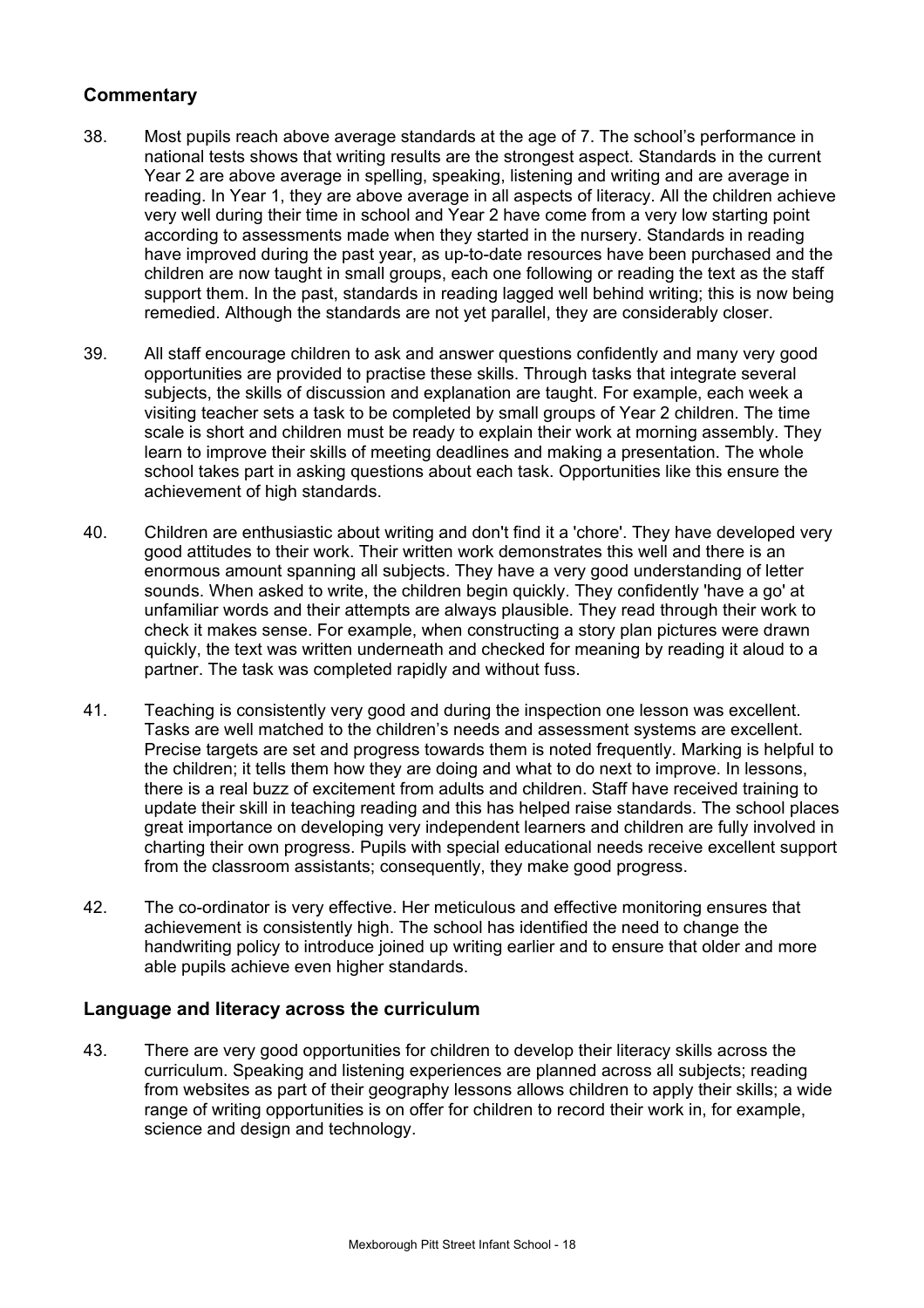### **MATHEMATICS**

Provision in mathematics is **good.**

#### **Main strengths and weaknesses**

- Number and calculating skills are taught very effectively;
- Targets for pupils' improvement are extremely clear and effective;
- Mathematics is not used enough in other subjects.

### **Commentary**

- 44. The national test results, over the past few years, show that Year 2 pupils reach standards that are average or better when compared to pupils nationally. When compared to pupils in similar schools, their standards are above average. This is a picture of pupils' very good achievement when compared to their well below average standards on entry to the nursery. This year's group is not on course to reach the same heights as last year because there are fewer higher attaining pupils than usual; when they started in nursery, only a quarter of the pupils reached average standards.
- 45. There are many very good features in the teaching of mathematics. The introduction of numeracy problems has significantly improved pupils' rapid and accurate recall of number facts and quickened their calculating skills. Pupils are encouraged to try different ways of reaching answers and to explain to the class how they have done it. In Year 1, for example, they described how to subtract from numbers up to 20 by using a number line. They were brought, through skilful teaching, to recognise the similarity between this strategy and counting back in their heads using their fingers to help them. Explaining what they had done enabled the 'penny to drop'. Their confidence and enjoyment ensures enthusiastic participation.
- 46. In Year 2, new learning of telling the time using traditional and digital clocks was taught effectively, through very good opportunities for repetition and practice, until all children understood. During the lesson, pupils were seen to make connections between counting in fives and identifying the position of the minute hand. They were given every opportunity to explain and share their findings within small groups and the whole class. When misunderstandings occur, these are openly discussed and children's reasoning is checked and rechecked by teachers to ensure their learning is secure.
- 47. Through very good teaching the school is developing the pupils' ability to recognise their own areas for improvement. Each child has clear numeracy targets that are often linked to problem solving tasks. Photographs of the children are grouped around the targets and they attach a sticker when they achieve the target. They then move quickly forward to a new target. Teachers monitor the rate of progress against national curriculum levels and ensure progress is fast enough. This is an excellent and extremely productive system that uses assessment to track and speed progress, then plan new tasks. The children have an increasing understanding of what they need to learn next and recognise how well they are doing.
- 48. The new co-ordinator leads well. She has good subject knowledge and a clear view of what needs to be done. She works closely with the assessment co-ordinator to monitor the new tracking strategies. The improvements in problem solving are already improving standards.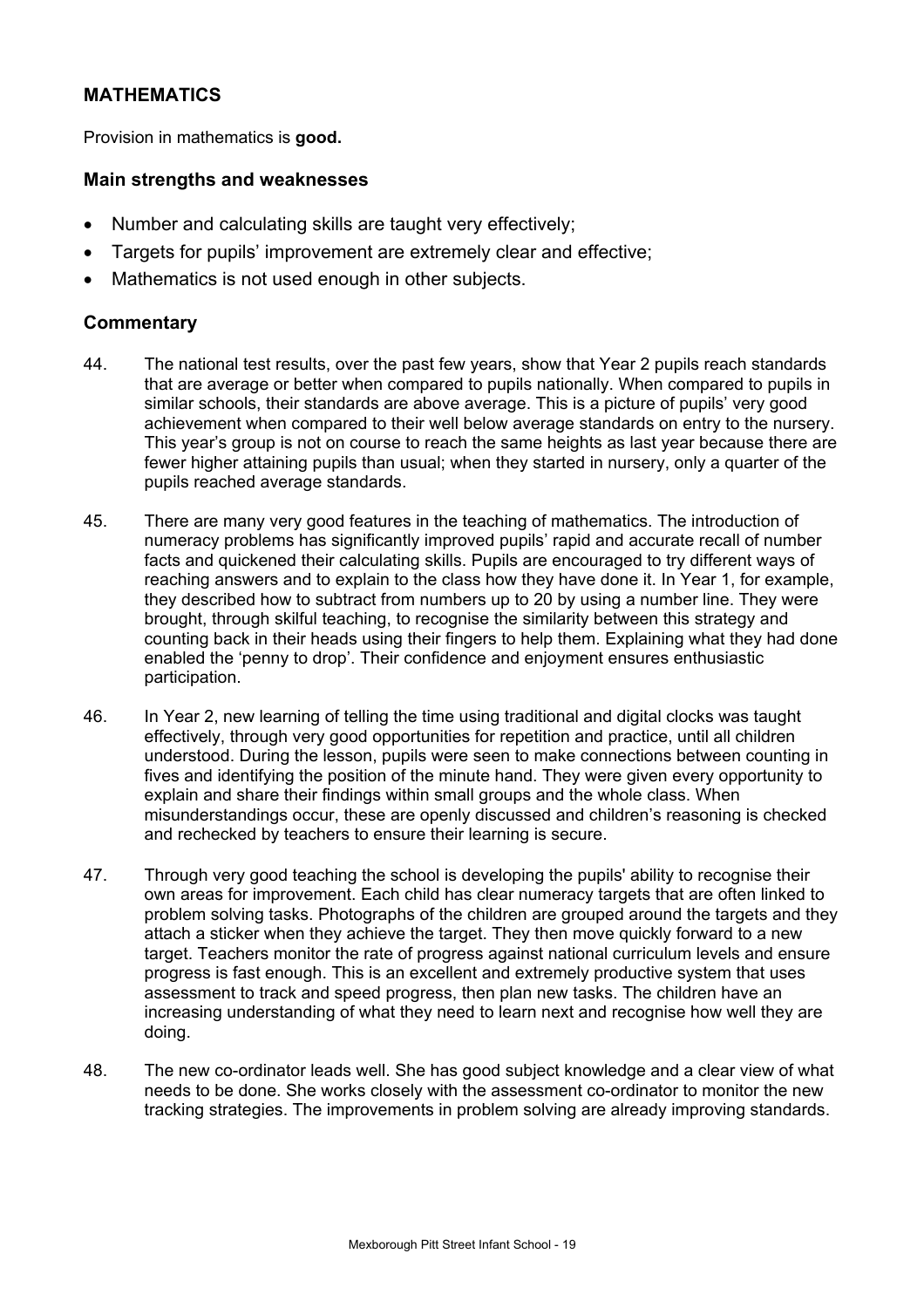#### **Mathematics across the curriculum**

49. Opportunities for pupils to use their mathematics skills in other subjects are insufficient. Graphs and charts rarely illustrate their results from investigations in science or geography and mathematical problem solving is not developed in design and technology. Links with ICT are not strong enough; for example, pupils do not use computers sufficiently when they work with numerical data.

#### **SCIENCE**

Provision in science is **very good.** Standards are at the expected level for pupils' knowledge and understanding of the subject and above average for their skills of investigation.

#### **Main strengths and weaknesses**

- Very good use is made of practical investigations to consolidate concepts and understanding;
- Teachers' very good intervention and questioning skills help pupils make rapid progress;
- The use of assessment is exceptionally good for planning and evaluating learning;
- The subject is led very well.

#### **Commentary**

- 50. Pupils achieve very well and this is reflected in the 2004 teacher assessments for pupils in their national tests. All the children reached the average Level 2 and the higher attaining children achieved particularly well.
- 51. Teaching is very good. A consistently good knowledge of the subject, an emphasis on practical activities and the development of investigative skills and independent working is common to all teachers. The pupils are also supported extremely well by the classroom assistants, who assist learning by noting pupils' contributions to oral sessions and who take responsibility for managing groups. They intervene most effectively to support individual pupils. In particular, pupils with special educational needs make very good progress because of the high quality of this approach.
- 52. A particular feature of the teaching is the very skilful intervention by teachers to develop the children's knowledge and understanding. The children make rapid progress during lessons because of this. For example, during a Year 2 lesson on the changes that occur to some materials when heated, the pupils showed they could explain clearly what was happening, using appropriate scientific language. They were less sure about making a prediction of what might happen. The teacher spotted this and drew the class together to develop their thinking by skilful questions. She asked 'What is happening to the clay since we started using it? Is it still squashy? Is it changing colour? You have made a bowl. Are bowls that we use like yours?' By the end of the lesson the pupils could complete a table to illustrate a material, making a prediction about the effects of heat and comparing this with an outcome. Whilst the pupils in a Year 1 class showed clearly that they could do and understand the content of the lesson, they were less secure when recording their findings. The teacher immediately spotted this and noted an alternative recording strategy that would be used next time. ICT is used very well for pupils to record their findings, to develop skills such as placing materials into different sets and for teachers to instruct, using a computer-linked class board.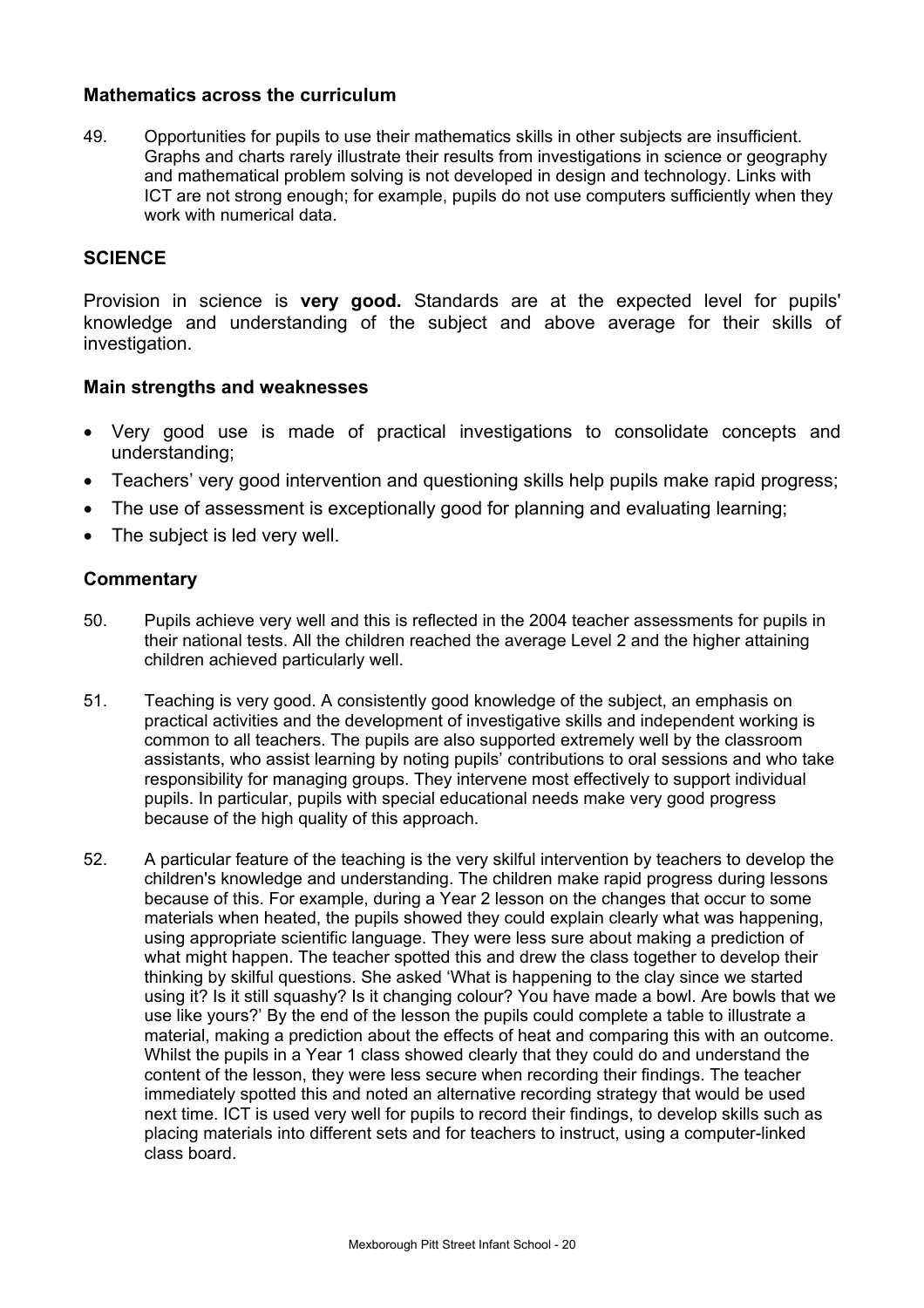53. The subject is led and managed very well and the co-ordinator is currently trying an innovative approach for integrating subjects. Her class, when investigating electric circuits, designed and made lighting for a model puppet theatre they had constructed in design and technology. The arrangements for assessment are extremely thorough and purposeful and contribute well to pupils' progress. However, the current practice of storing the pupils' work in loose packets, along with work from other subjects, does not help the pupils have a clear view of what they have learned or the progress they have made. In the past, the pupils usually used worksheets to record their findings. This prevented them from learning to present their findings in their own way. This practice is already changing, but some of the work is still over-controlled by the continued use of worksheets.

### **INFORMATION AND COMMUNICATION TECHNOLOGY**

Provision in information and communication technology (ICT) is **very good.**

#### **Main strengths and weaknesses**

- The curriculum is vibrant and challenging, leading to high standards;
- The pupils' work is assessed very well and they have a clear view of their own learning;
- The smooth transition between the Foundation Stage and Year 1 is very good.

#### **Commentary**

- 54. Standards are well above average and pupils make very good progress, including those with special educational needs. The school has recently made great strides in improving the provision of hardware and software resources, resulting in children having very good access to computers both in the classrooms and the suite. These are used 'up to the hilt' and groups can be found using ICT to record their work in science, literacy, history and geography in most lessons.
- 55. The teachers have a very good grasp of the subject and provide children with opportunities to use ICT creatively as a tool. They also use it to learn and practise specific skills, such as some Year 1 children creating mathematical sentences, for example 5 add 3 makes 8, or by using an interactive whiteboard to instruct and inform. The school has created a PowerPoint presentation to show children features of a synagogue for their religious education studies.
- 56. The subject is led very well. New hardware and software have been introduced very effectively and the school has clear guidance on the use of powerful applications. Assessment procedures are outstanding, linking pupils' progress in skills, knowledge and understanding, attainment, achievement, lesson evaluation, pupil self-assessment and exemplification of standards. This enables children to identify what they need to learn next and to make rapid progress.

#### **Information and communication technology across the curriculum**

57. The pupils are provided with very good opportunities to use ICT in exciting and relevant activities across subjects and they respond very well to these challenges. For example, Year 1 and 2 pupils have been learning to program robots to move between places on a large map of an island they are studying in geography. Year 1 pupils have drawn intricate Mendhi hand patterns using an art program as part of their studies on Sikhism and Divali. In Year 1 science, 4 pupils have used a text and graphics program to place objects made out of different materials into different sets.

### **HUMANITIES**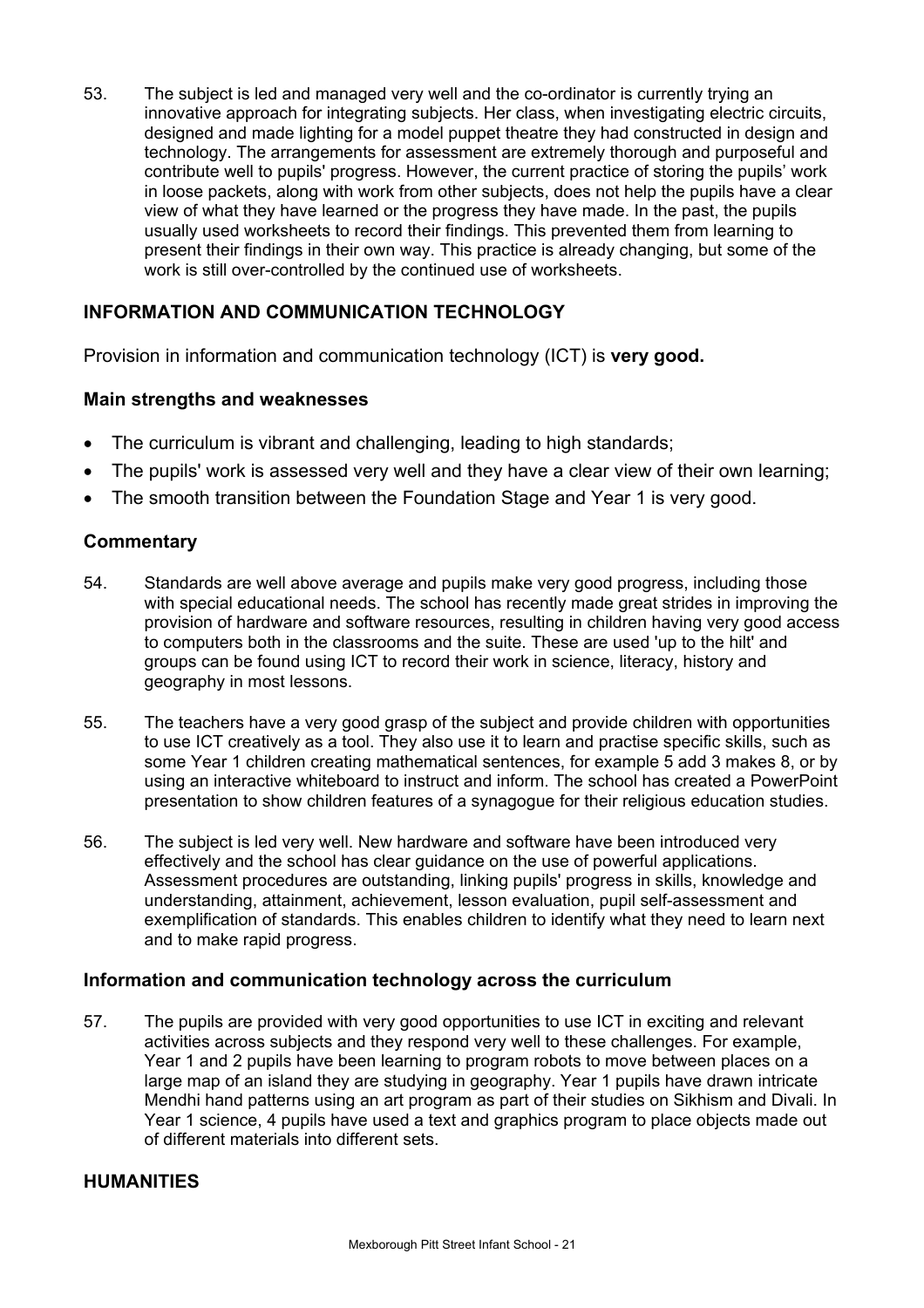- 58. Inspectors saw two lessons in humanities, both in geography. No lessons were seen in **history** or **religious education** so no judgement on overall provision can be made in these subjects. However, pupils' work was scrutinised and discussions were held with staff and children.
- 59. In history, the children have learned about significant historical figures, such as Dr Barnardo and Guy Fawkes. They know what caused the Fire of London and retell the main events. A recent visit by local fire fighters allowed them to consider how fire fighting has changed over time. Recorded work shows that children know the significance of symbols, such as wearing a poppy on Remembrance Day. There are good opportunities for the children to use their literacy skills in history. Written work is interesting, presented well and indicates they enjoy their lessons. The children's completed work shows that standards are in line with those expected nationally.
- 60. Standards in religious education are in line with the locally agreed syllabus and, in some aspects, are above those expected for 7-year-olds. The pupils make good progress. Knowledge and understanding of the Christian faith and other faiths are introduced well.
- 61. Religious education is linked most productively to other subjects. For example, some wonderful posters created in ICT supported the collection of glasses for charity. When studying Sikhism, the pupils used drama and role play to help their knowledge and understanding of the story of Rama and Sita. In art and design and ICT, they designed Mendhi hand patterns and Rangoli floor designs. Although religious artefacts are used well, an aspect of their studies that is underdeveloped is the lack of opportunity to experience first hand people and places of worship from other faiths.
- 62. Pupils are beginning to recognise that religion has a language of its own through the writing of prayers, poems and recounts. The children benefit from a visit to the local church, which extends their learning about places of worship, religious artefacts and how faith and belief influence people's lives. By the end of Year 2, the children are beginning to appreciate that events of importance to a belief underpin celebrations.

## **Geography**

Provision in geography is **good** and children reach above average standards.

#### **Main strengths and weaknesses**

- Skills are taught very effectively;
- Geography is linked particularly well to several other subjects but does not support mathematics.

### **Commentary**

- 63. The school has improved teaching and learning in geography since the last inspection. Good links are made with other subjects, such as design and technology and ICT. Very good opportunities are provided for children to practise their literacy skills but mathematics is not used well enough to extend the children's learning. In Year 1, the children are developing a good understanding of other localities. They know that Antarctica is a cold place and it is a long way to where polar bears live. In Year 2, the children make comparisons between homes in Mexborough and Africa. They know that people take a plane to get to Australia but can go by train to places like Paris.
- 64. Learning is made interesting. In both lessons seen, the teaching was very good. Children are excited by their work and are highly motivated. ICT was used well in both lessons and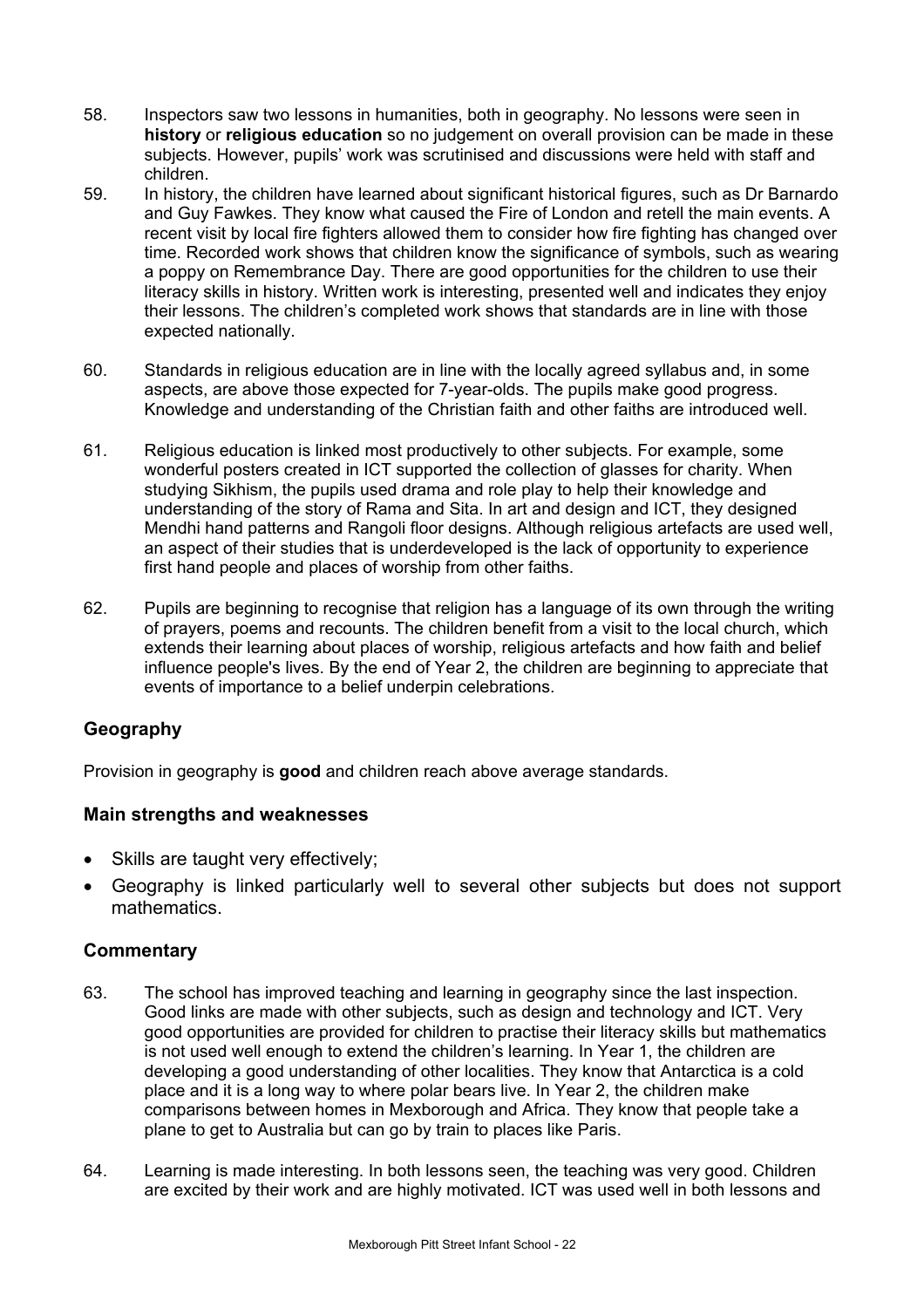this accelerated the children's progress. The teachers link earlier learning well. This helps the children to remember and use their skills more effectively. The methods used extend the learning of higher attaining children and provide good support for those with special educational needs.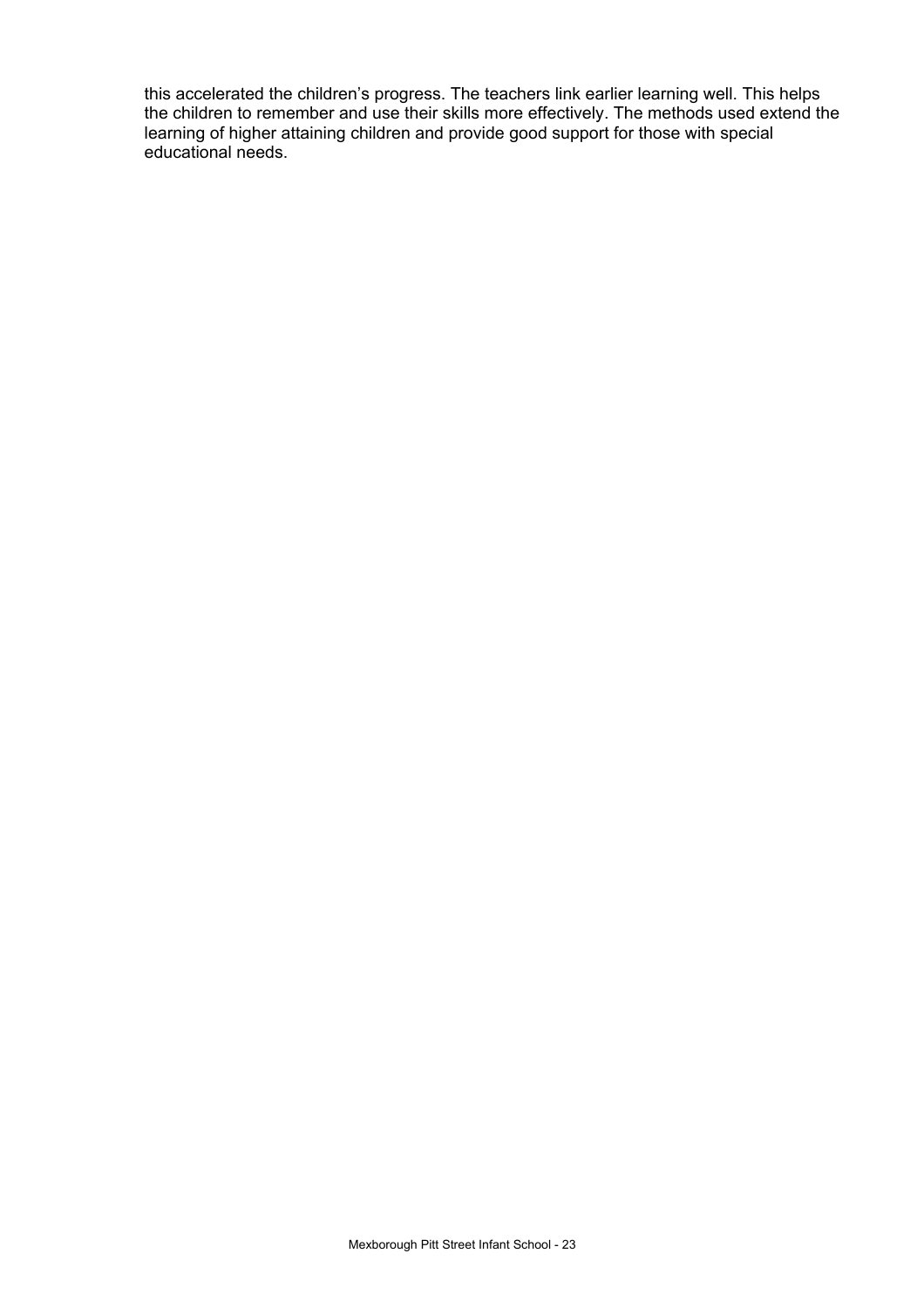### **CREATIVE, AESTHETIC, PRACTICAL AND PHYSICAL SUBJECTS**

- 65. Inspectors saw no full lessons in **art and design**, **design and technology, music** or **physical education** and no judgement on overall provision can be made in these subjects.
- 66. In art and design, the quality of displays and the variety of techniques used in pupils' work show they reach above average standards in Year 1 and average standards in Year 2. The range of work is relevant to the subject. In Year 1, the interesting materials used in their collages, of snowmen for example, show a thoughtful use of layered tissue paper to create individual pieces of work. Their drawings of winter trees are detailed and show an early appreciation of perspective in the way overlapping branches are drawn. In Year 2, paintings are more ordinary and some of the work covered presented restrictions of size and expression when children designed small tiles. The school has already begun to review the curriculum and reorganise the content to improve provision.
- 67. The standards in design and technology are above the level expected for Years I and 2. The school is effectively linking the learning with several other subjects. In Year 1, for example, work in puppet making linked with science when the children made a theatre with a lighting circuit. They used ICT art work to make scenery and dramatised their production in literacy lessons. The standard they reach is above average. The high quality materials used for the puppets inspired the children to make a delightful range of little characters. For example, an angel has been given a most appealing face through the use of moving eyes enhanced by wondrous eyelashes.
- 68. Design and technology is used by the school for some exciting and innovative work to develop problem solving skills, oracy and teamwork. A small group of Year 2 children used very large-scale construction materials to build a vehicle for travelling over difficult terrain. The spiky-wheeled tractor they designed and produced was shown to all the children in assembly, and the team of constructors answered questions from their very interested audience. The group told how useful it had been to work as a team, to share ideas and to help each other correct mistakes.
- 69. The school has recently held a very well attended evening for parents to try out and explore the learning that takes place in design and technology. Parental comments show how much this evening was valued and appreciated.
- 70. Planning shows that all aspects of the music curriculum are taught and recorded music is used to create a strong sense of atmosphere in assemblies. The children have the opportunity to hear live performances when the local education authority ensembles perform. The new co-ordinator provides satisfactory support and is preparing to review the subject, she recognises that as teachers are not specialists in the subject they will need considerable support and guidance. The children sing enthusiastically and generally tunefully. Their standards are in line with those expected nationally.
- 71. In physical education, teachers' planning shows the curriculum breadth is appropriate and children have access to physical education for a satisfactory time each week. The curriculum is supported well by after school activities that are available to the Year 1 and 2 children. Energetic and well managed sessions extend and improve the children's sports skills and encourage team building.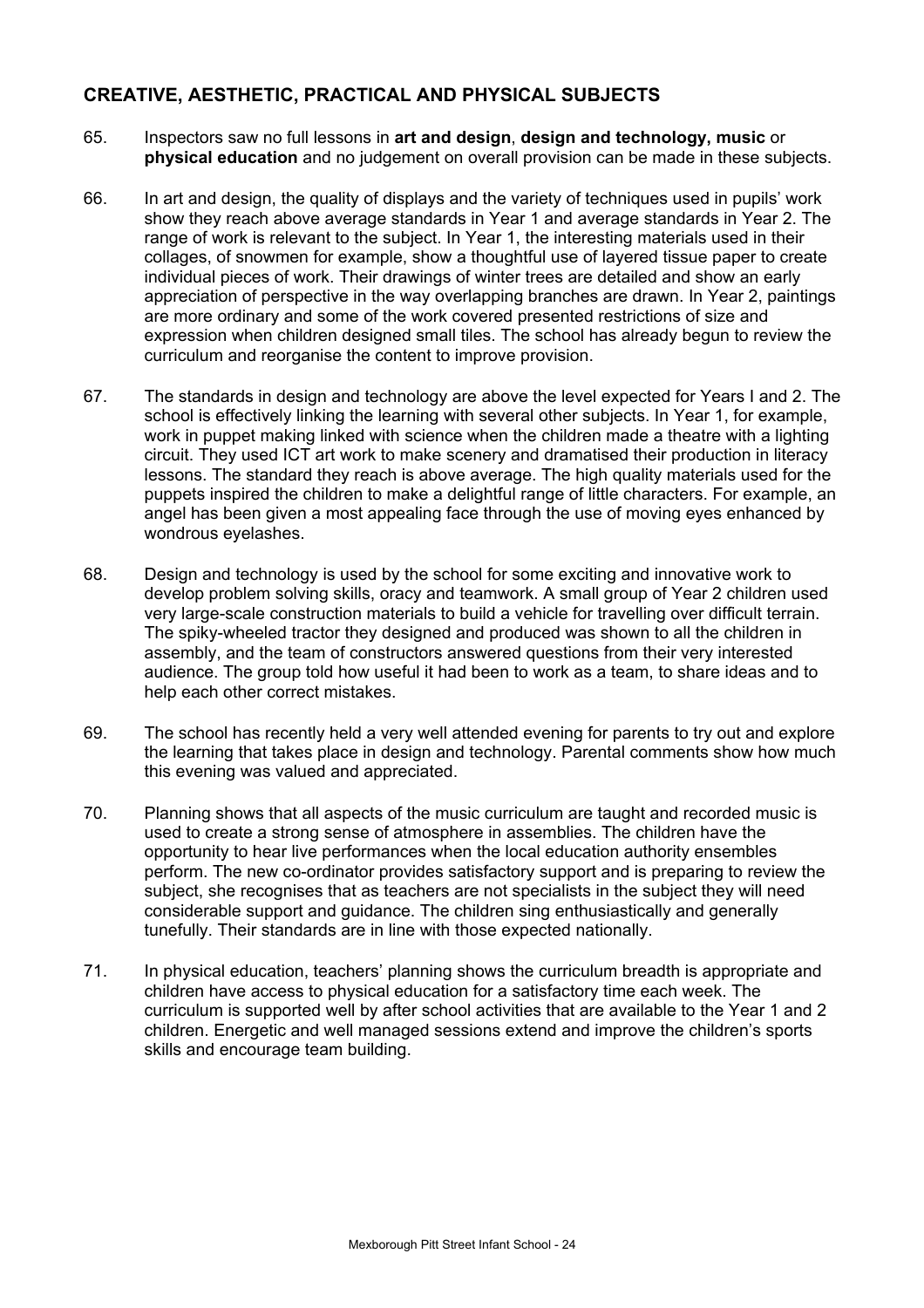### PERSONAL, SOCIAL AND HEALTH EDUCATION AND CITIZENSHIP

- 72. The school has made the provision for personal, social and health education and citizenship (PSHCE) a strong focus and integral part of the children's day. This ensures pupils make very good progress towards becoming confident, well rounded individuals from the time they enter the nursery. A very strong feature is the emphasis placed on raising children's awareness of the needs of others through, for example, charitable initiatives. Their selfesteem is raised as they see that they can make a difference, whether through buying chickens and goats from the Oxfam catalogue or collecting old spectacles to be sent to Africa by 'Global Eye'. The school is making good use of visits and visitors to improve the quality and relevance of the learning and the visit of an optician to talk both about their health and the 'Global Eye' project particularly extended their learning. The 'Safe Team' have visited the children from the Health and Education Unit to make the learning more interesting and accessible.
- 73. The new PSHCE co-ordinator is effective. She has ensured that all aspects are being taught and is introducing structures to ensure children build on existing skills and knowledge appropriately. However, there is no whole school assessment of pupil's progress in PSHCE. The school is working towards national 'Healthy Schools' status with healthy snacks available at break time and the cook providing very high quality lunches. The school is also encouraging more active playtimes, so that the children develop good habits of physical activity for life.